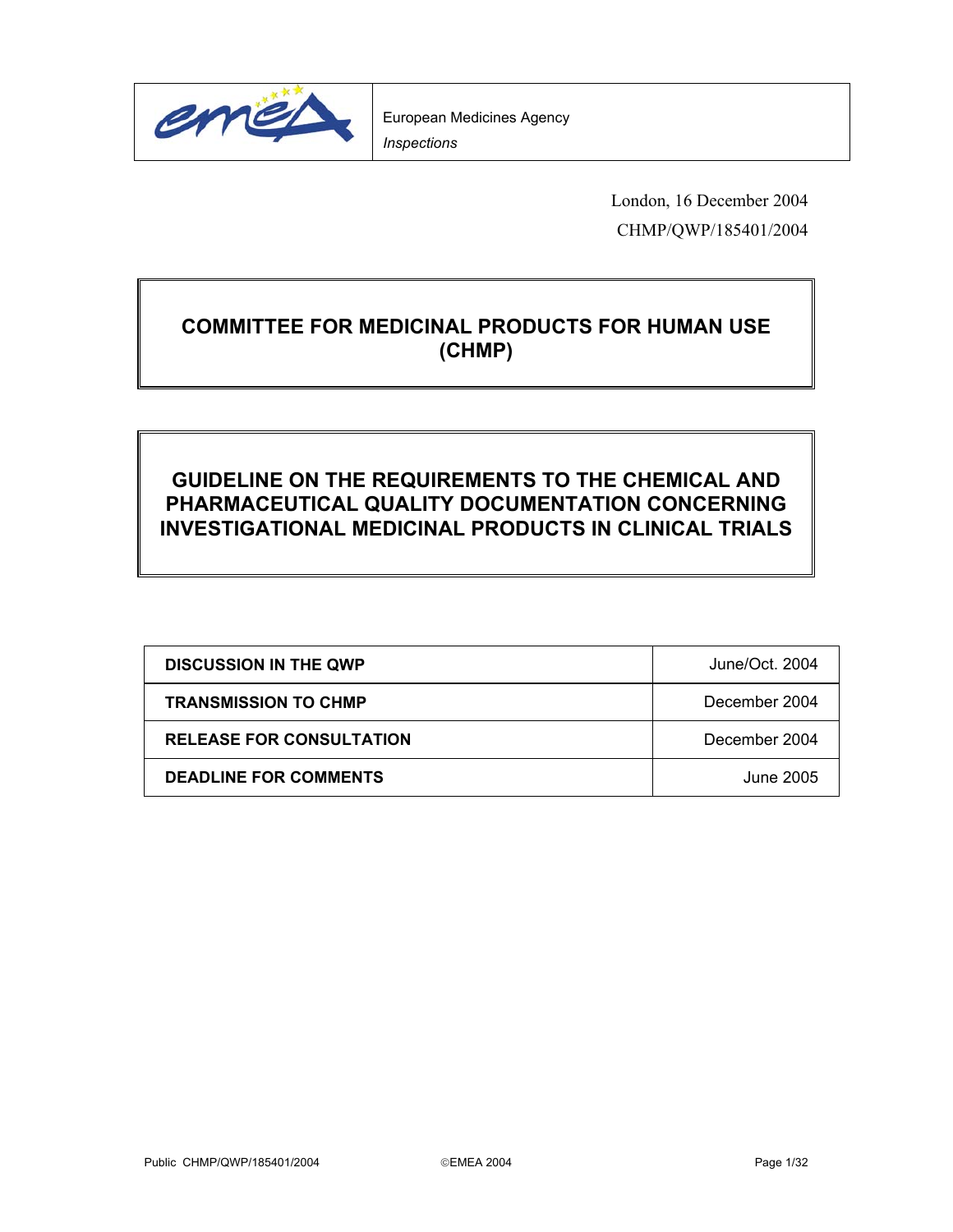# GUIDELINE ON THE REQUIREMENTS TO THE CHEMICAL AND PHARMACEUTICAL QUALITY DOCUMENTATION CONCERNING INVESTIGATIONAL MEDICINAL PRODUCTS IN CLINICAL TRIALS

## **TABLE OF CONTENTS**

| 1. |                                                           |            |  |
|----|-----------------------------------------------------------|------------|--|
|    |                                                           |            |  |
|    |                                                           |            |  |
|    |                                                           |            |  |
|    |                                                           |            |  |
|    |                                                           |            |  |
| 2. | INFORMATION ON THE CHEMICAL AND PHARMACEUTICAL QUALITY    |            |  |
|    | CONCERNING INVESTIGATIONAL MEDICINAL PRODUCTS IN CLINICAL |            |  |
|    |                                                           |            |  |
|    |                                                           |            |  |
|    |                                                           |            |  |
|    |                                                           |            |  |
|    |                                                           |            |  |
|    |                                                           |            |  |
|    |                                                           |            |  |
|    |                                                           |            |  |
|    |                                                           |            |  |
|    |                                                           |            |  |
|    |                                                           |            |  |
|    |                                                           |            |  |
|    |                                                           |            |  |
|    |                                                           |            |  |
|    |                                                           |            |  |
|    |                                                           |            |  |
|    |                                                           |            |  |
|    |                                                           |            |  |
|    |                                                           |            |  |
|    |                                                           |            |  |
|    |                                                           |            |  |
|    |                                                           |            |  |
|    |                                                           |            |  |
|    |                                                           |            |  |
|    |                                                           |            |  |
|    |                                                           |            |  |
|    |                                                           |            |  |
|    |                                                           |            |  |
|    |                                                           |            |  |
|    |                                                           |            |  |
|    |                                                           |            |  |
|    |                                                           | $\dots$ 11 |  |
|    |                                                           |            |  |
|    |                                                           |            |  |
|    |                                                           |            |  |
|    |                                                           |            |  |
|    |                                                           |            |  |
|    |                                                           |            |  |
|    |                                                           |            |  |
|    |                                                           |            |  |
|    |                                                           |            |  |
|    |                                                           |            |  |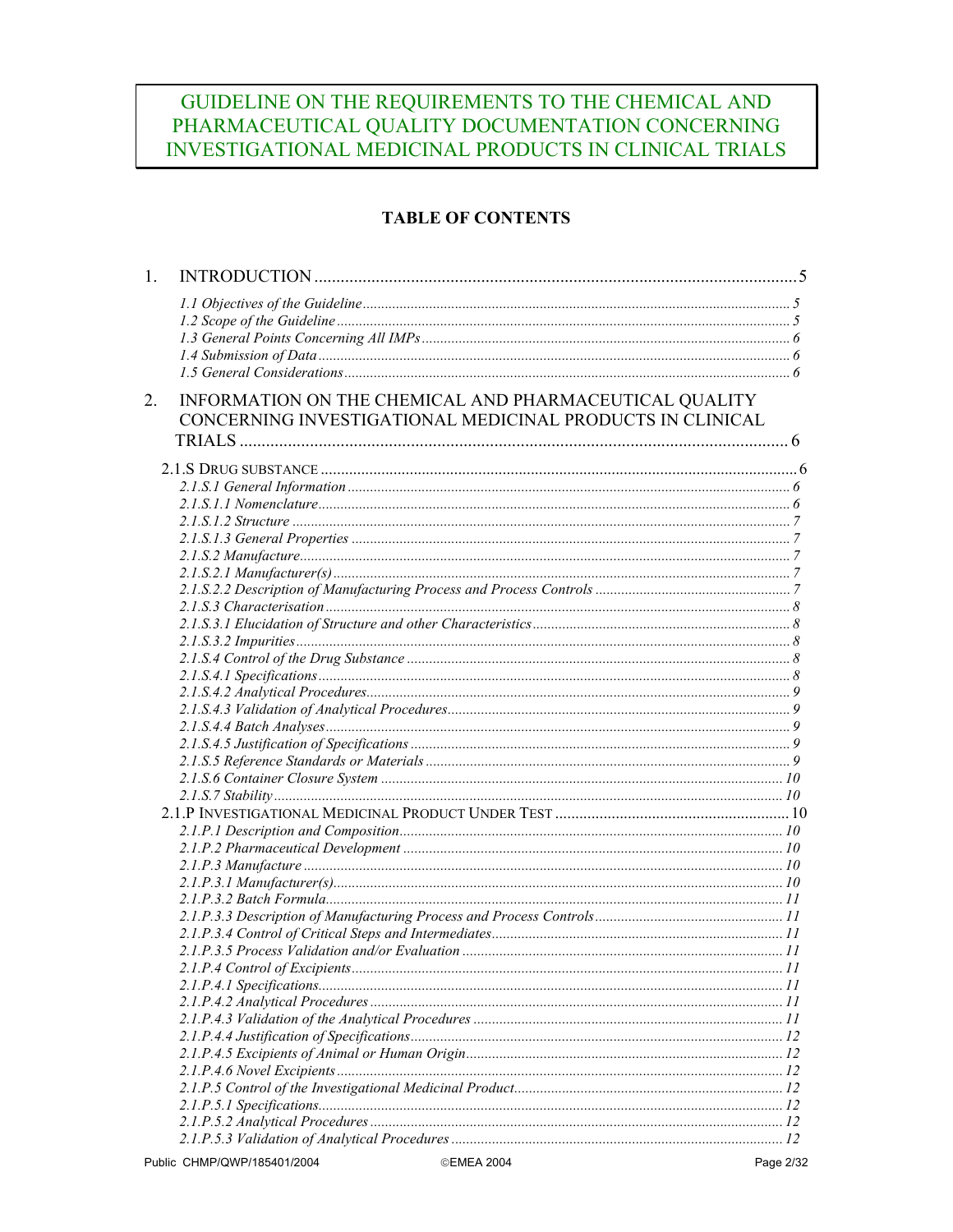| 3 <sub>1</sub> | INFORMATION ON THE CHEMICAL AND PHARMACEUTICAL QUALITY OF     |  |
|----------------|---------------------------------------------------------------|--|
|                | AUTHORISED MODIFIED COMPARATOR PRODUCTS IN CLINICAL TRIALS 14 |  |
|                |                                                               |  |
|                |                                                               |  |
|                |                                                               |  |
|                |                                                               |  |
|                |                                                               |  |
|                |                                                               |  |
|                |                                                               |  |
|                |                                                               |  |
|                |                                                               |  |
|                |                                                               |  |
|                |                                                               |  |
|                |                                                               |  |
|                |                                                               |  |
|                |                                                               |  |
|                |                                                               |  |
|                |                                                               |  |
|                |                                                               |  |
|                | AUTHORISED, NON-MODIFIED TEST AND COMPARATOR PRODUCTS IN      |  |
| 5.             | INFORMATION ON THE CHEMICAL AND PHARMACEUTICAL QUALITY IN     |  |
|                | GENERIC BIO-EQUIVALENCE STUDIES (CHEMICAL SUBSTANCES) 17      |  |
|                |                                                               |  |
|                |                                                               |  |
|                |                                                               |  |
|                |                                                               |  |
|                |                                                               |  |
|                |                                                               |  |
|                |                                                               |  |
|                |                                                               |  |
|                |                                                               |  |
|                |                                                               |  |
|                |                                                               |  |
|                |                                                               |  |
|                |                                                               |  |
|                |                                                               |  |
|                |                                                               |  |
|                |                                                               |  |
|                |                                                               |  |
|                | 2.1.P                                                         |  |
|                |                                                               |  |
|                |                                                               |  |
|                |                                                               |  |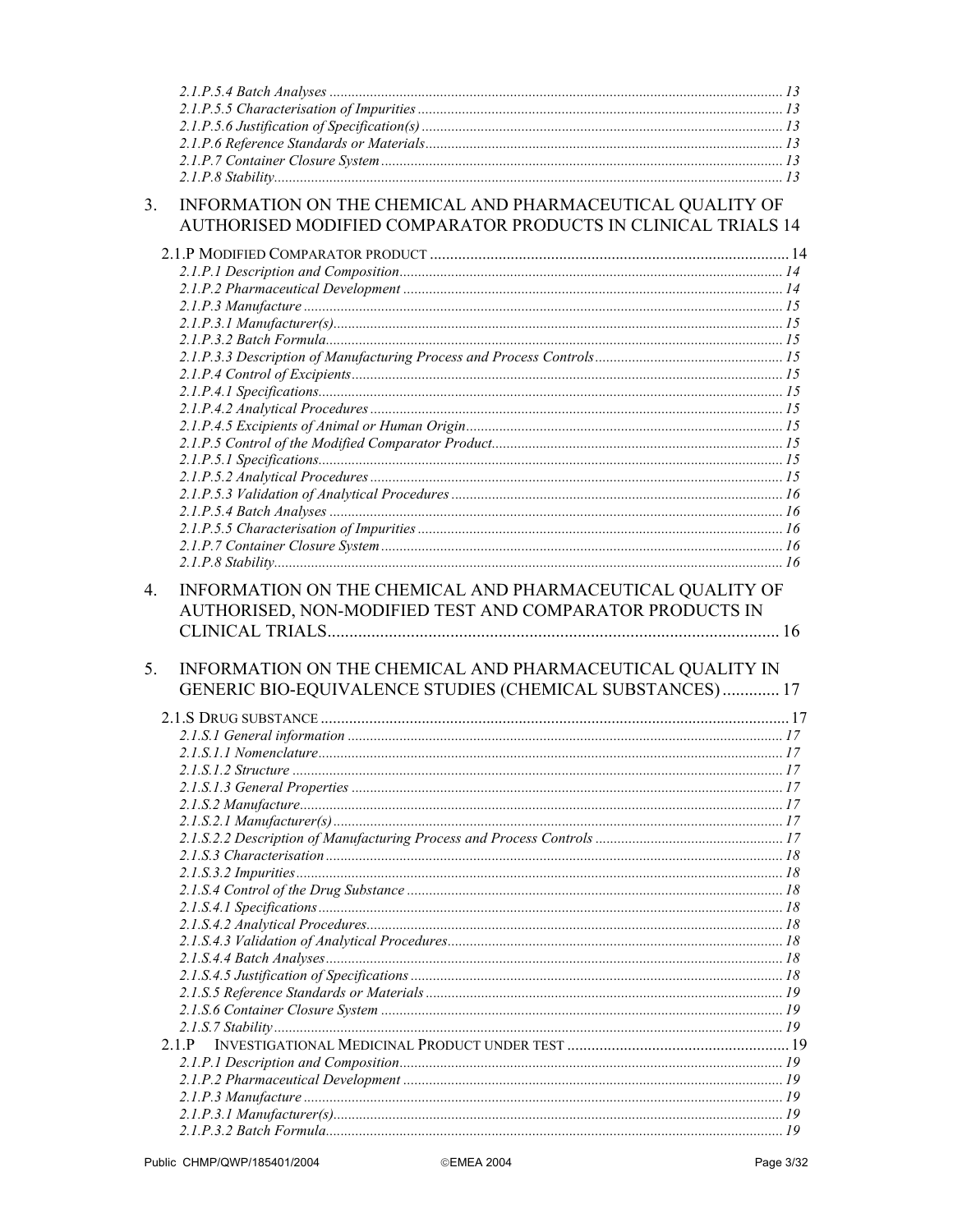| 6.                               |                                                            |    |
|----------------------------------|------------------------------------------------------------|----|
|                                  |                                                            |    |
| $7_{\scriptscriptstyle{\ddots}}$ | CHANGES TO THE INVESTIGATIONAL MEDINAL PRODUCT WITH A NEED |    |
|                                  | TO REQUEST A SUBSTANTIAL AMENDMENT TO THE IMPD             | 22 |
|                                  |                                                            | 27 |
|                                  |                                                            |    |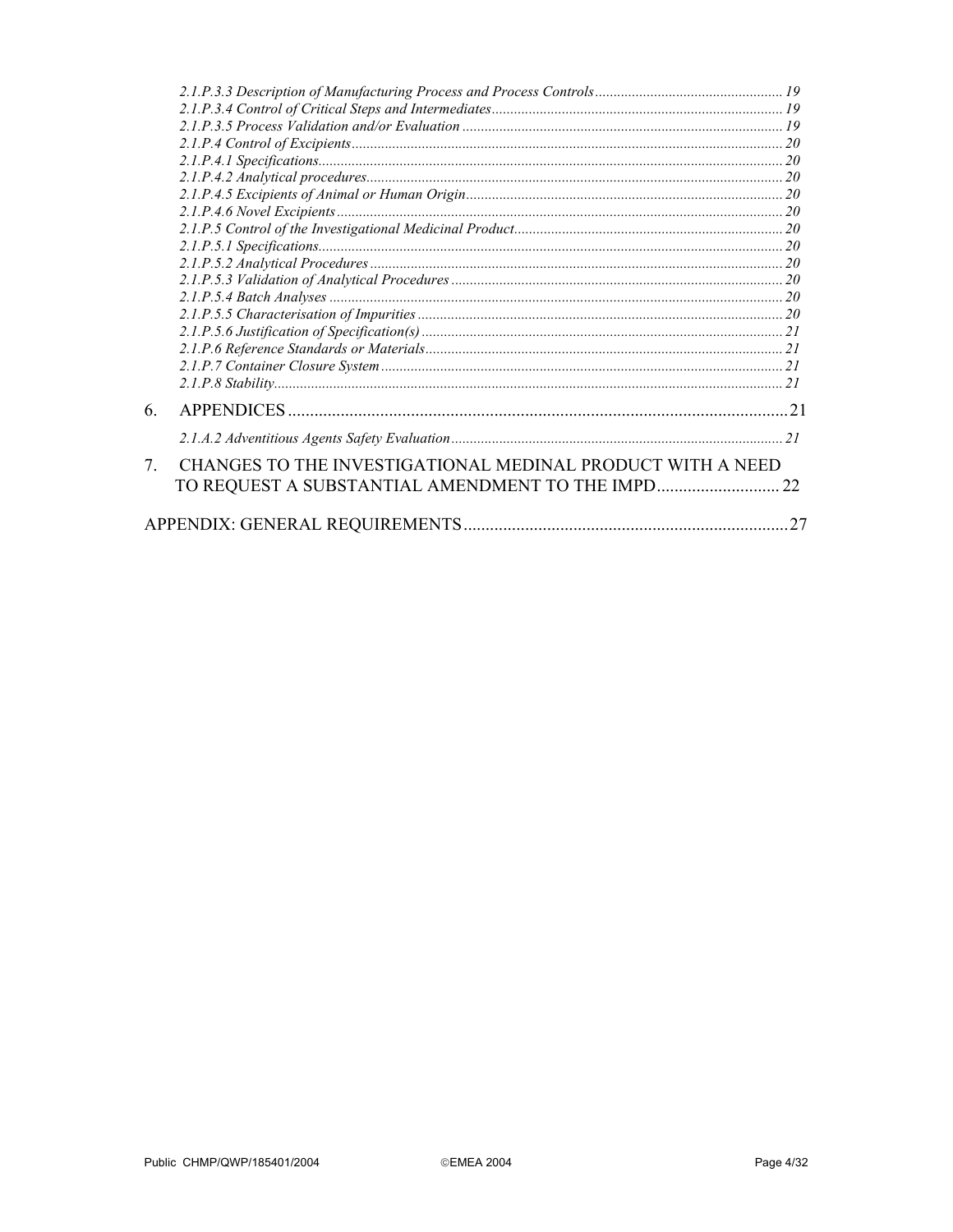## **1. INTRODUCTION**

#### **1.1 Objectives of the Guideline**

The following guideline is to be seen in connection with directive 2001/20/EC on the approximation of the laws, regulations and administrative provisions of the Member States relating to the implementation of the Good Clinical Practices in the conduct of clinical trials on medicinal products for human use, which came into force on May 1, 2004 and the pertaining document "Detailed guidance for the request for authorisation of a clinical trial on a medicinal product for human use to the competent authorities, notification of substantial amendments and declaration of the end of the trial" (ENTR/CT1). The latter describes the structure of the chemical-pharmaceutical data to be submitted in the Investigational Medicinal Product Dossier (IMPD), however provides no guidance on the required detail of information.

Since clinical trials will often be designed as multi-center studies, potentially involving different Member States, it is the aim of this guideline to define harmonised requirements for the documentation to be submitted throughout the European Community.

It should be clearly differentiated between the requirements for a dossier for a clinical trial and a marketing authorisation dossier. Whilst the latter ones have to ensure a state-of-the-art quality of a product for wide use in patients, information to be provided for investigational medicinal products (IMPs) should focus on the risk aspects and should consider the nature of the product, the state of development/clinical phase, patient population, nature and severity of the illness as well as type and duration of the clinical trial itself. As a consequence, it will not be possible to define very detailed requirements applicable to all sorts of different products. However, guidance on standard information which should normally be available is provided in this guideline.

#### **1.2 Scope of the Guideline**

This guideline addresses the documentation on the chemical and pharmaceutical quality of IMPs containing chemically defined active substances, synthetic peptides, herbal substances, herbal preparations and chemically defined radio-active/radio-labelled substances to be submitted to the competent authority for approval prior to beginning a clinical trial in humans. It includes the requirements for IMPs to be tested in phase I, phase II and phase III studies as well as the requirements for modified and unmodified comparator products and IMPs to be tested in generic bioequivalence studies. The section on authorised non-modified comparator products includes details on the extent of testing necessary to confirm their quality as required by Article 13 3(c) of Directive 2001/20/EC.

When compiling the quality part of the IMPD for phase II and phase III clinical studies, the larger and longer exposition of patients to the product have to be taken into account compared to phase I clinical studies. Based on the diversity of products to be used in the different phases of clinical trials, the requirements defined in this guideline can only be of an illustrative nature and can not be expected to present an exhaustive list. IMPs based on innovative and/or complex technologies may need more detailed data to be submitted. For certain situations, e.g. where the active substance from the specific source to be used for an IMP is already included in a medicinal product authorised within the EU, not all the documentation outlined in the following chapters need to be submitted in the IMPD, but a simplified IMPD as described in the document "Detailed guidance for the request for authorisation of a clinical trial on a medicinal product for human use to the competent authorities, notification of substantial amendments and declaration of the end of the trial" (ENTR/CT1) will suffice.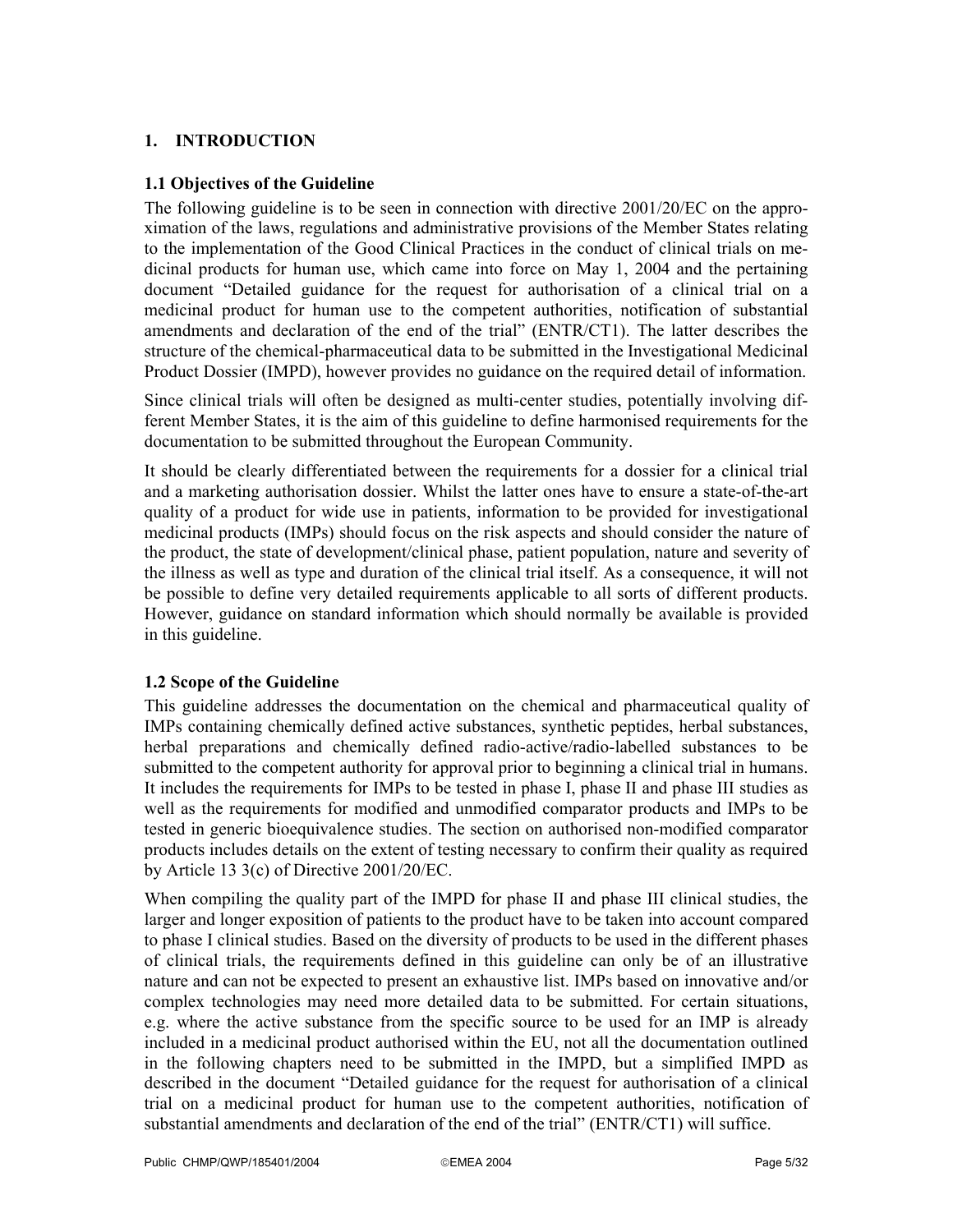## **1.3 General Points Concerning All IMPs**

IMPs should be produced in accordance with the principles and the detailed guidelines of Good Manufacturing Practices for Medicinal Products (The Rules Governing Medicinal Products in The European Community, Volume IV). The respective manufacturing licences should be presented, except in justified cases.

### **1.4 Submission of Data**

In cases where an application for an authorisation for a clinical trial with the IMP in question has been previously submitted to the competent authority, the full documentation or alternatively only the revised documents may be provided. In any case an overview of changes to the documentation since the prior submission should be submitted. National requirements of the Member States should be takes into account, where applicable.

## **1.5 General Considerations**

For IMPs to be used in clinical trials as described in chapters 2 to 4, reference to either the European Pharmacopoeia (Ph. Eur.), the Pharmacopoeia of an EU Member State, the United States Pharmacopoeia (USP) or the Japanese Pharmacopoeia (JP) is acceptable.

For generic bioequivalence studies as described in chapter 5, reference to the Ph. Eur. should be made, where applicable.

## **2. INFORMATION ON THE CHEMICAL AND PHARMACEUTICAL QUALITY CONCERNING INVESTIGATIONAL MEDICINAL PRODUCTS IN CLINICAL TRIALS**

## **2.1.S DRUG SUBSTANCE**

#### **2.1.S.1 General Information**

#### **2.1.S.1.1 Nomenclature**

Information concerning the nomenclature of the active substance (e.g. proposed INN-name, pharmacopoeial name, chemical name (IUPAC, CAS-RN), laboratory code, other names or codes, if any) should be given.

For radionuclides, the isotope type should be stated (IUPAC-nomenclature).

In the case of radionuclide generators, both parent radionuclide and daughter radionuclide are considered as active substances. For kits, which are to be radiolabelled, the part of the formulation which will carry or bind the radionuclide should be stated as well as the radiolabelled product. For organic-chemical precursors, the same information should be provided as for active substances.

For herbal substances the binominal scientific name of the plant (genus, species, variety and author) and the chemotype as well as the parts of the plant, the definition of the herbal substance, other names (synonyms mentioned in other Pharmacopoeias) and the laboratory code should be provided.

In addition, for herbal preparations the ratio of the herbal substance to the herbal preparation as well as the extraction solvent(s) used for extraction should be stated.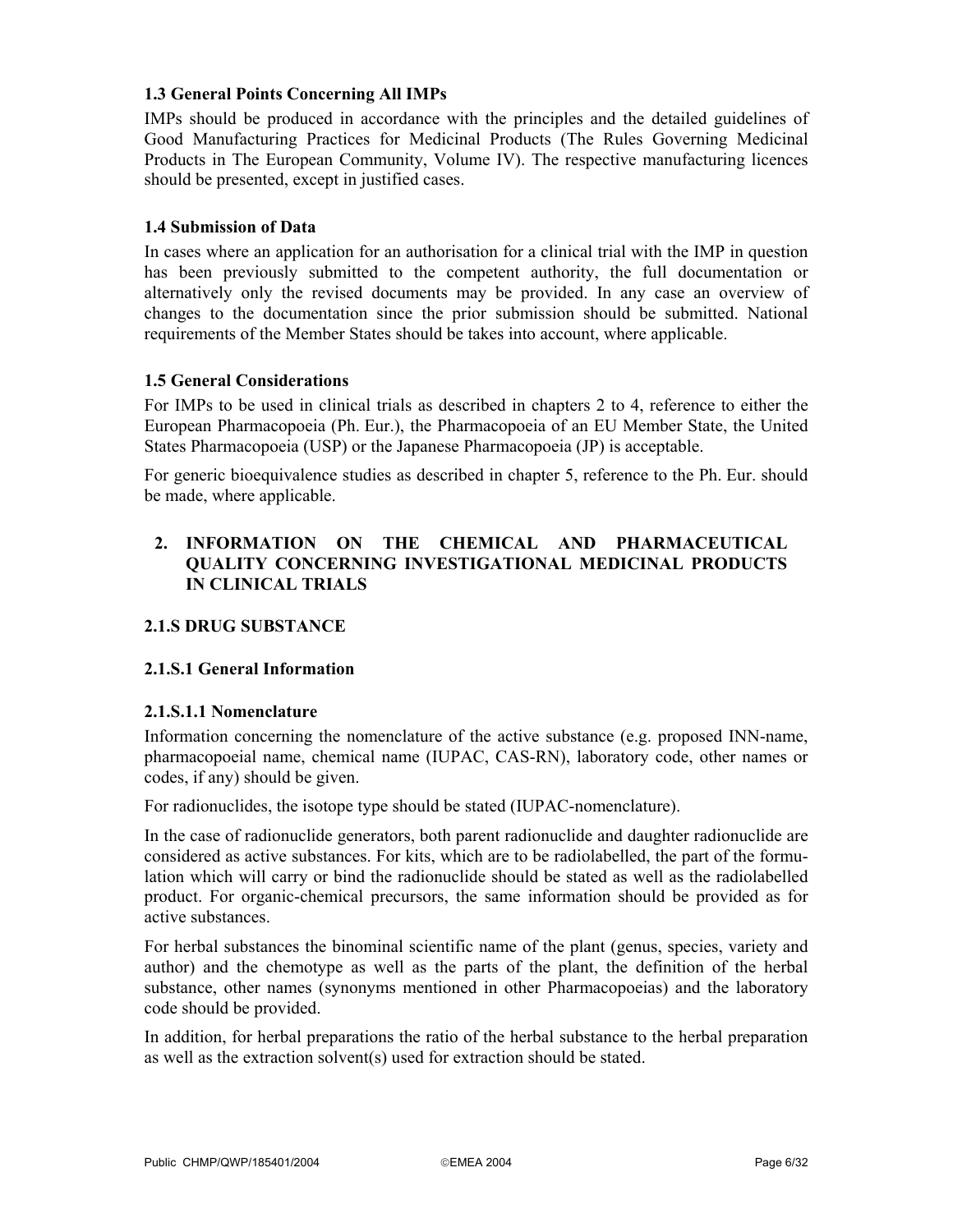## **2.1.S.1.2 Structure**

The data available at the respective stage of clinical development should be presented. They should include the structural formula, molecular weight, chirality/stereochemistry as far as elucidated.

For radionuclide kits, the ligand's structural formula before and, if known, after the radiolabelling, should be given.

In addition, the physical state, the extract type, the constituent(s) relevant for the therapeutic activity or the marker substance(s) should be stated for herbal substances and herbal preparations. Information about excipients in the final herbal preparations should be provided.

## **2.1.S.1.3 General Properties**

The main physicochemical and other relevant properties of the active substance should be indicated.

The information may include, for example, melting point, polymorphism, solubility profile, pH- / pKa-values and hygroscopicity. Information about the particle size distribution should be provided, where relevant, e.g. to the pharmacokinetics of the drug substance.

For radionuclides, the nuclear and radiophysical properties should be stated.

## **2.1.S.2 Manufacture**

## **2.1.S.2.1 Manufacturer(s)**

The name(s) and address(es) of the manufacturer(s) as well as the site of production and batch release, if deviating, should be indicated. If appropriate, the name(s) and address(es) of the importer(s) should be indicated.

For radiopharmaceuticals, the manufacturer of the radionuclide, of radiolabelled precursors and of non-radioactive precursors should be stated.

#### **2.1.S.2.2 Description of Manufacturing Process and Process Controls**

For chemical substances: a brief summary of the synthesis process, a flow chart of the successive steps including, for each step, the starting materials, intermediates, solvents, catalysts and reagents used should be provided. In case of critical steps in the synthesis, a more detailed description may be required.

The stereo-chemical properties of starting materials should be discussed, where applicable.

For radionuclides, the nuclear reactions should be described, including possible undesired nuclear reactions. The conditions for irradiation should be given. The cleaning and segregation processes for the radiopharmaceutic preparation and the organic-chemical precursors should be stated. For radiolabelled products, it may be necessary to give information on the consequences of an incomplete radiolabelling or of a possible in vivo-dissociation of the radiolabelled product.

For herbal substances or herbal preparations, a summary of the manufacturing process and a flow chart of the successive steps, starting with the plant cultivation or the plant collection, should be provided. The in-process controls carried out should be documented. The main production steps should be indicated.

It should be documented if the manufacturing process differs from that used for the production of the batches used in the non-clinical studies. In this case, a flow chart of the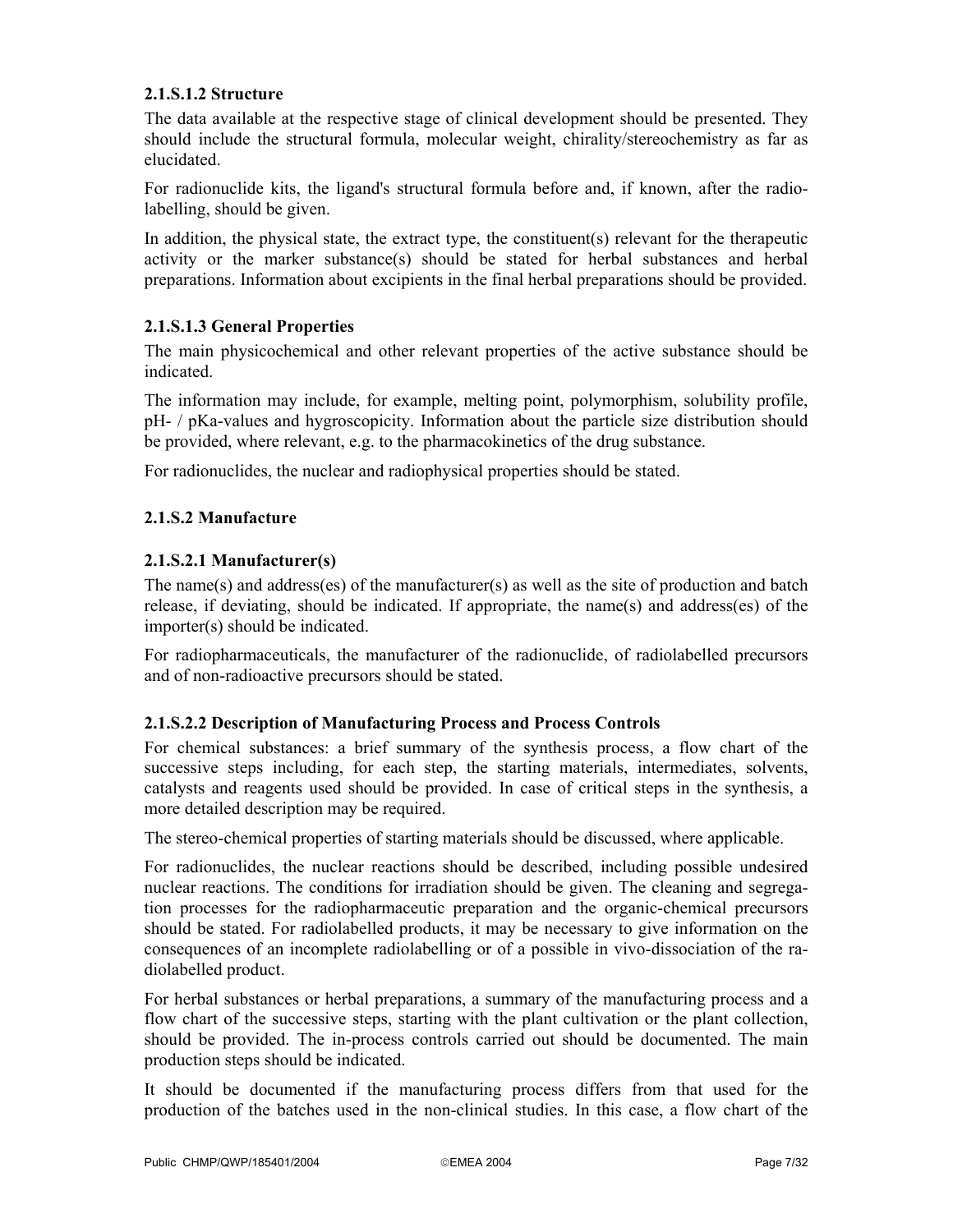manufacturing process used for the active substance used in the non-clinical studies should be presented.

The production scale or batch size should be stated.

## **2.1.S.3 Characterisation**

### **2.1.S.3.1 Elucidation of Structure and other Characteristics**

For chemical substances: a description of the methods used to determine the structure and of those used for further characterisation of the active substance (NMR, mass spectrometry, UV and IR spectra) should be provided. Typical spectra or other test results, as well as their interpretation, should be included in the documentation (e.g. copy of a DSC-run).

For radiopharmaceutical substances, the analogous non-radioactive substances should be used to determine the structure.

For herbal substances, details should be given on the botanical, macroscopic and microscopic and phytochemical characterisation. Where applicable, details should be given on the biological activity. For herbal preparations, details should be provided on the physical and phytochemical characterisation. Where applicable, details should be given on the biological activity.

## **2.1.S.3.2 Impurities**

For chemical substances: impurities, possible degradation products and residual solvents, deriving from the manufacturing process or starting materials relevant to the active substance used for the clinical trial, should be stated.

The consistency of impurity profiles between the active substance batches used in clinical trials, those used in non-clinical studies and those selected to establish the quality or the safety of the IMP should be demonstrated. The used solvents and catalysts should be taken into consideration. Deviations in the impurity profiles should be subject to risk assessment.

For radiopharmaceutical substances, the radionuclidic purity, the radiochemical purity and the chemical purity should be stated.

For herbal substances or herbal preparations, data on potential contamination by microorganisms, products of micro-organisms, pesticides, toxic metals, radioactive contamination, fumigants, etc. should be stated.

#### **2.1.S.4 Control of the Drug Substance**

#### **2.1.S.4.1 Specifications**

The specifications, the tests used as well as their acceptance criteria should be specified for the batch(es) of active substance(s) used in the clinical trial. Tests for identity and assay are mandatory. Preliminary upper limits, taking safety considerations into account, should be set for the impurities. They may need to be reviewed and adjusted during further development.

The microbiological quality for active substances used in aseptically manufactured products should be specified.

For radiopharmaceutical substances, the radioactive concentration, the time of calibration and the half-life of the radio-active isotope should be specified.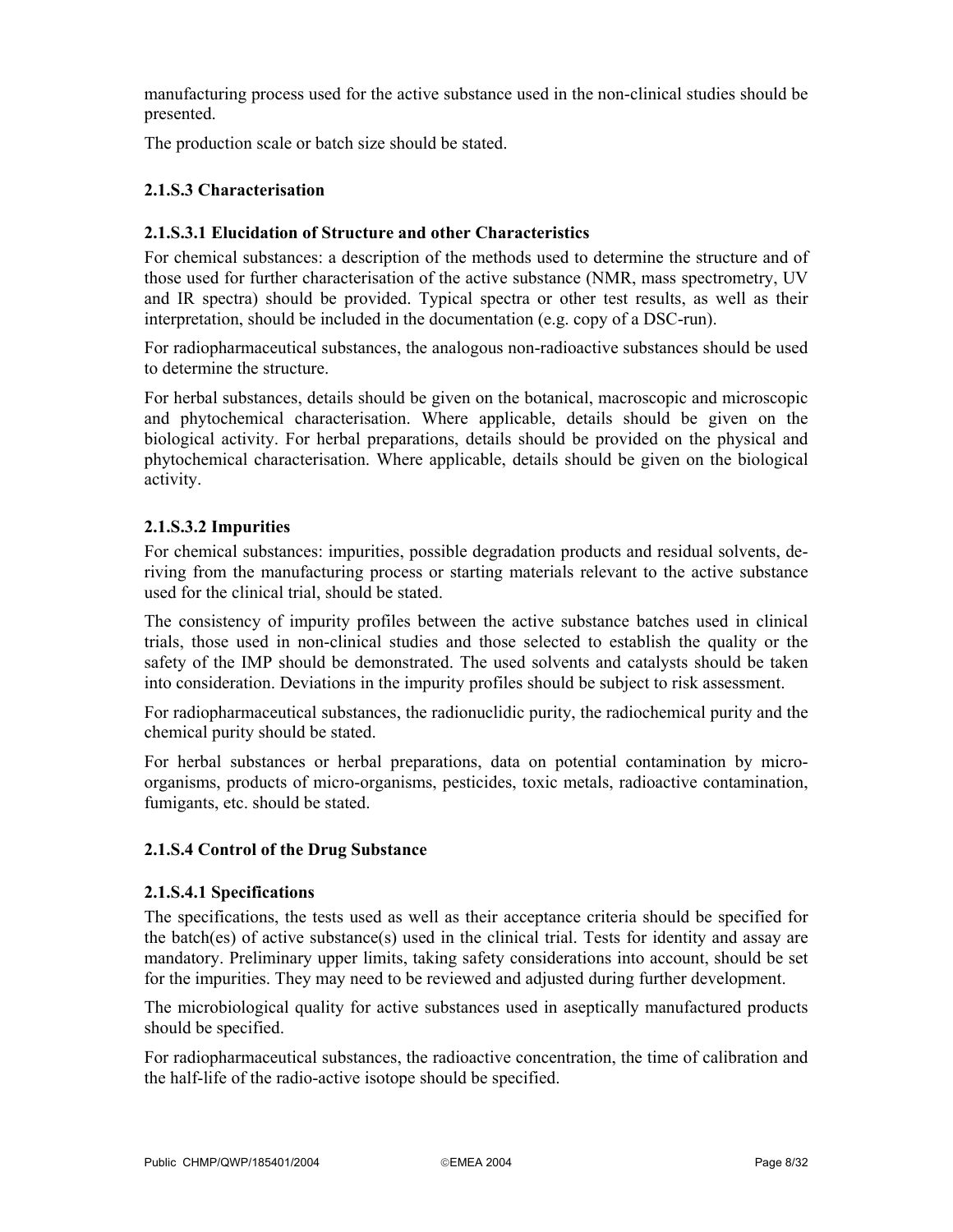## **Additional information for phase II and phase III clinical trials**

Specifications set for previous phase I or phase II trials should be reviewed and, where appropriate, adjusted to the current stage of development.

## **2.1.S.4.2 Analytical Procedures**

The analytical methods used for the active substance should be provided for all tests included in the specification (e.g. reverse-phase-HPLC, potentiometric titration, head-space-GC, etc.).

For radiopharmaceutical substances, the method used for the measurement of radioactivity should be described.

## **2.1.S.4.3 Validation of Analytical Procedures**

For phase I clinical trials, the suitability of the analytical methods used should be confirmed. The acceptance limits (e.g. acceptance limits for the determination of the content of impurities) and the parameters (specificity, linearity, range, accuracy, precision, quantification and detection limit, as appropriate) for performing validation of the analytical procedures should be presented in a tabulated form The methodology as described in the respective ICH guidelines should be applied.

## **Information for phase II clinical trials**

The suitability of the analytical methods used should be demonstrated. A tabulated summary of the results of the validation carried out according to ICH-methodology should be provided (e.g. results or values found for specificity, linearity, range, accuracy, precision, quantification and detection limit, as appropriate).. It is not necessary to provide a full validation report.

## **Additional information for phase III clinical trials**

In addition to the information to be provided for phase II clinical trials, a full validation report should be held available and should be submitted upon request.

## **2.1.S.4.4 Batch Analyses**

Certificates of analyses or batch results for batches used in the non-clinical studies and, where applicable, for all batches used in previous clinical trials, should be supplied.

The batch number, batch size, manufacturing site, manufacturing date, control methods, acceptance criteria and the test results should be listed.

The manufacturing process used for each batch should be assigned as stated under 2.1.S.2.2. If differences occur, their possible influence on the safety of the IMP should be discussed. If available, this information should also be provided for the batches intended to be used in the planned clinical trial.

## **2.1.S.4.5 Justification of Specifications**

It will be sufficient to briefly justify the specifications for impurities.

#### **2.1.S.5 Reference Standards or Materials**

The parameters characterising the batch of active substance established as primary reference standards should be presented, where applicable.

In addition, where applicable, information on how working standards for the determination of assay and impurities are generally established should be submitted.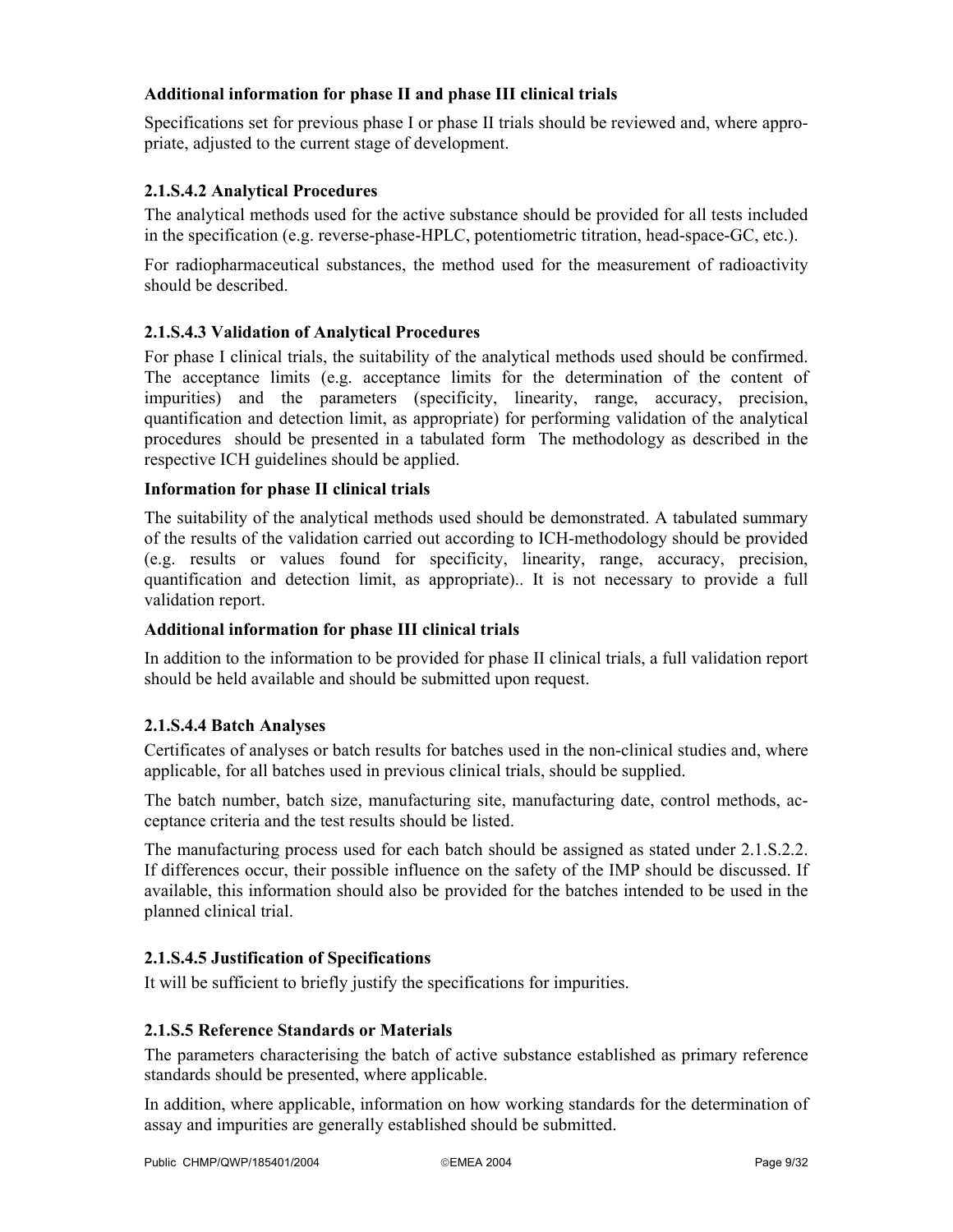For radiopharmaceuticals, data on the standards used for calibration and the non-radioactive (cold) standards should be provided.

For herbal preparations, the parameters characterising the primary reference standards should be given. In cases where the herbal substance is not generally known, a characterised herbarium sample should be available.

## **2.1.S.6 Container Closure System**

The primary packaging material used for the active substance should be stated.

### **2.1.S.7 Stability**

The stability data available at the respective stage of development should be summarised in tables. The parameters critical for the stability of the active substance need to be presented, i.e. chemical and physical sensitivity. For herbal preparations, results of stress testing may be omitted, where justified.

## **2.1.P INVESTIGATIONAL MEDICINAL PRODUCT UNDER TEST**

#### **2.1.P.1 Description and Composition**

The qualitative and quantitative composition of the IMP should be stated. A brief narrative description of the dosage form and the function of each excipient should be included.

In addition, the radioactivity per unit should be specified for radiopharmaceuticals.

#### **2.1.P.2 Pharmaceutical Development**

A short description of formulation development, including justification of any new pharmaceutical form or excipient, should be provided.

For early development, there may be no or only limited information to include in this section.

Where applicable, the compatibility with solvents used for reconstitution, diluents and admixtures should be demonstrated.

For radionuclide kits, the suitability of the method used for the radioactive radiolabelling for the intended use should be demonstrated (including results on the physiological distribution). For radionuclide generators, the suitability of the elution medium should be proven. For radiopharmaceuticals, it should be demonstrated that the intended radioactive concentration does not lead to radiolysis.

#### **Additional information for phase II and phase III clinical trials**

If changes in the formulation or dosage form compared to the IMP used in earlier clinical trials have been made, the relevance of the earlier material compared to the product under testing should be described. Special consideration should be given to dosage form specific changes in quality parameters with potential clinical relevance, e.g. in vitro dissolution rate.

#### **2.1.P.3 Manufacture**

#### **2.1.P.3.1 Manufacturer(s)**

The name(s) and address(es) of the manufacturing and control site(s) should be indicated. In case that multiple manufacturers contribute to the manufacture of the IMP, their respective responsibilities need to be clearly stated.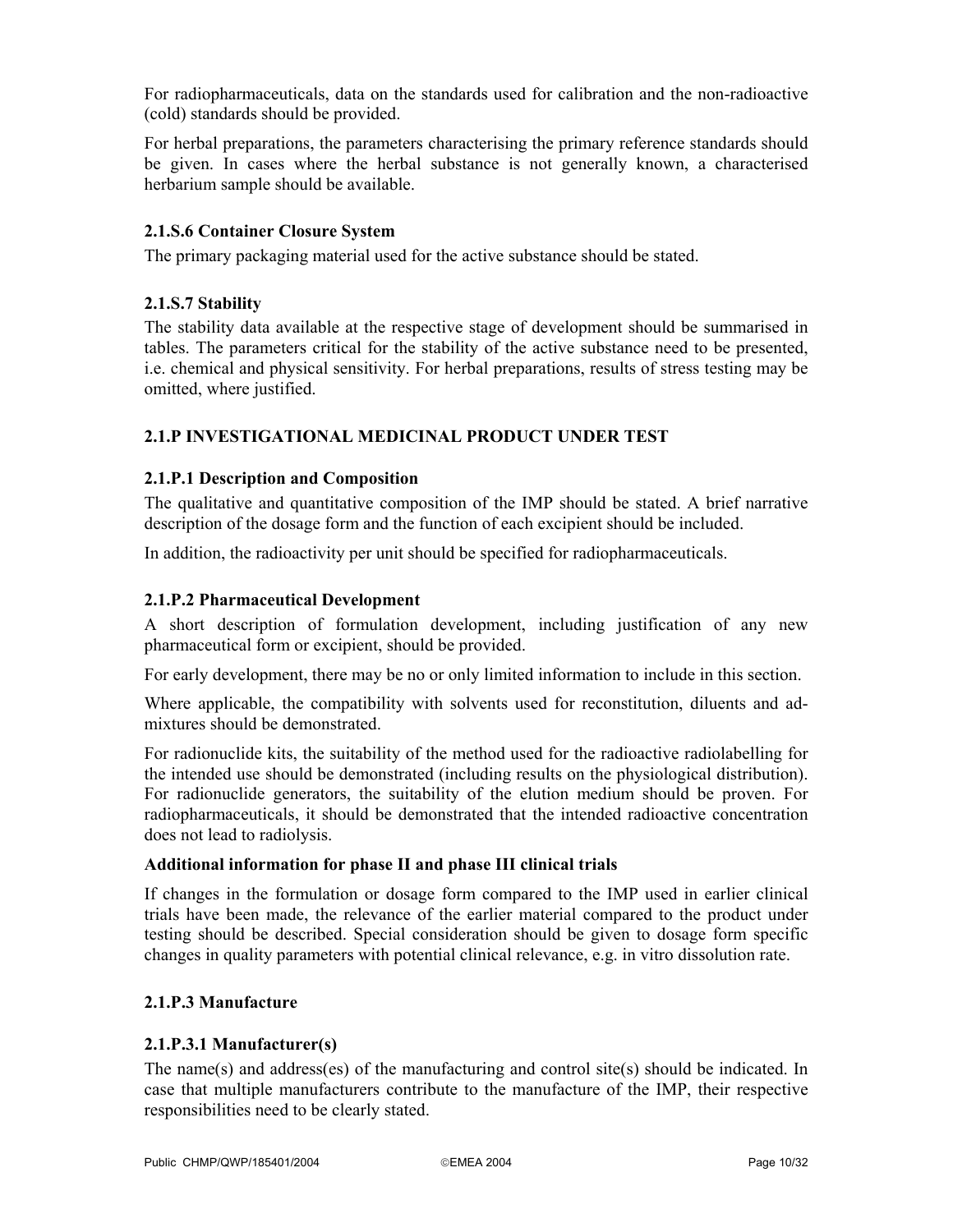## **2.1.P.3.2 Batch Formula**

The batch formula for the batch to be used for the clinical trial should be presented. Where relevant, an appropriate range of batch sizes may be given.

## **2.1.P.3.3 Description of Manufacturing Process and Process Controls**

A flow chart of the successive steps, indicating the components used for each step, should be provided. In addition, a brief narrative description of the manufacturing process should be included.

Non-standard manufacturing processes or new technologies and new packaging processes should be described in more detail.

#### **Additional information for phase II and phase III clinical trials**

Changes in the current manufacturing process compared to the one used in phase I and phase II clinical trials, respectively, are to be explained. Special consideration should be given to dosage form specific changes in quality parameters with potential clinical relevance, e.g. in vitro dissolution rate.

## **2.1.P.3.4 Control of Critical Steps and Intermediates**

Data are not required at this stage, with the exception of

- non-standard manufacturing processes
- manufacturing processes for sterile products.

## **Additional information for phase III clinical trials**

Critical manufacturing steps should be identified, their control as well as possible intermediates should be documented.

Should intermediates be stored, the duration of storage and the storage conditions should be given and justified.

#### **2.1.P.3.5 Process Validation and/or Evaluation**

Data are not required at this stage except for non-standard sterilisation processes not described in the Ph. Eur., USP or JP. In this case, the critical manufacturing steps, the validation of the manufacturing process as well as the applied in process controls should be described.

#### **2.1.P.4 Control of Excipients**

#### **2.1.P.4.1 Specifications**

References to the Ph. Eur., the pharmacopoeia of an EU Member State, USP or JP should be indicated. For excipients not described in one of the above pharmacopoeias, the specifications and certificates of analysis should be submitted.

#### **2.1.P.4.2 Analytical Procedures**

In cases where reference to a pharmacopoeial monograph listed under 2.1.P.4.1 cannot be made, the analytical methods used should be indicated.

#### **2.1.P.4.3 Validation of the Analytical Procedures**

Not applicable.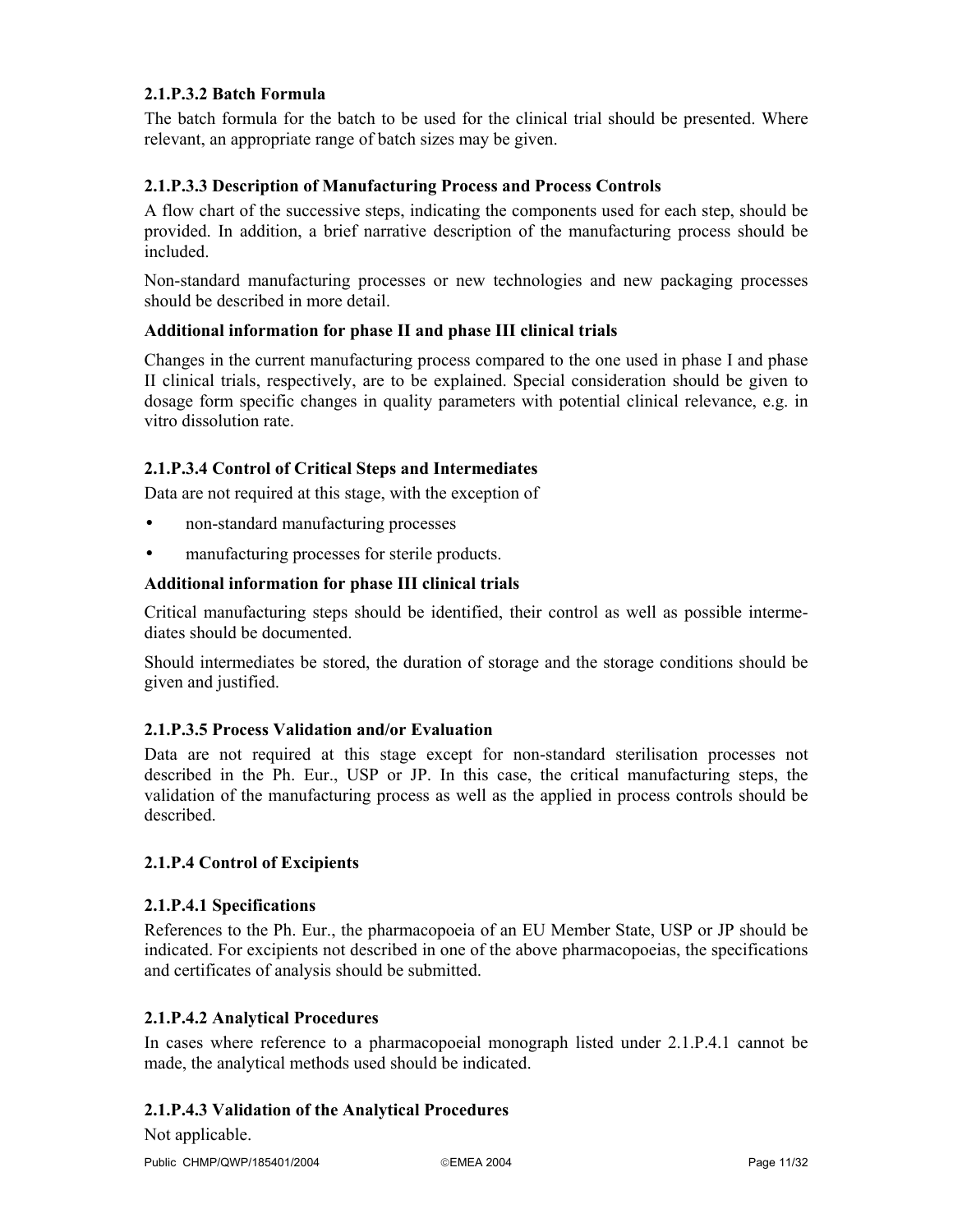## **2.1.P.4.4 Justification of Specifications**

The specifications chosen for excipients not covered by a pharmacopoeial monograph listed under 2.1.P.4.1 should be justified.

### **2.1.P.4.5 Excipients of Animal or Human Origin**

Cf. Appendix 2.1.A.2.

## **2.1.P.4.6 Novel Excipients**

For novel excipients, details are to be given on their manufacturing process, characterisation and control in relevance to product safety. Information as indicated in the CTD-structure under 2.S. should be provided.

## **2.1.P.5 Control of the Investigational Medicinal Product**

#### **2.1.P.5.1 Specifications**

The chosen release and shelf-life specifications should be submitted, including test procedures and acceptance criteria.

Preliminary upper limits may be set for both individual impurities and the sum of impurities. Safety considerations should be taken into account. The specifications should be reviewed and adjusted during further development.

For radiopharmaceuticals, it should be specified which tests are carried out prior to batch release and which tests are carried out retrospectively. For radionuclide kits, appropriate tests after radioactive radiolabelling should be stated.

#### **Additional information for phase II and phase III clinical trials**

Specifications set for previous phase I or phase II trials should be reviewed and, where appropriate, adjusted to the current stage of development.

#### **2.1.P.5.2 Analytical Procedures**

The analytical methods should be given for all tests included in the specification (e.g. dissolution test method).

For complex or innovative pharmaceutical forms, a higher level of detail may be required.

#### **2.1.P.5.3 Validation of Analytical Procedures**

For phase I clinical trials, the suitability of the analytical methods used should be confirmed. The acceptance limits (e.g. acceptance limits for the determination of the content of impurities) and the parameters (specificity, linearity, range, accuracy, precision, quantification and detection limit, as appropriate) for performing validation of the analytical procedures should be presented in a tabulated form. The methodology as described in the respective ICH guidelines should be applied.

### **Additional information for phase II clinical trials**

The suitability of the analytical methods used should be demonstrated. A tabulated summary of the results of the validation, carried out according to ICH-methodology, should be provided (e.g. results or values found for specificity, linearity, range, accuracy, precision, quantification and detection limit, as appropriate).It is not necessary to provide a full validation report.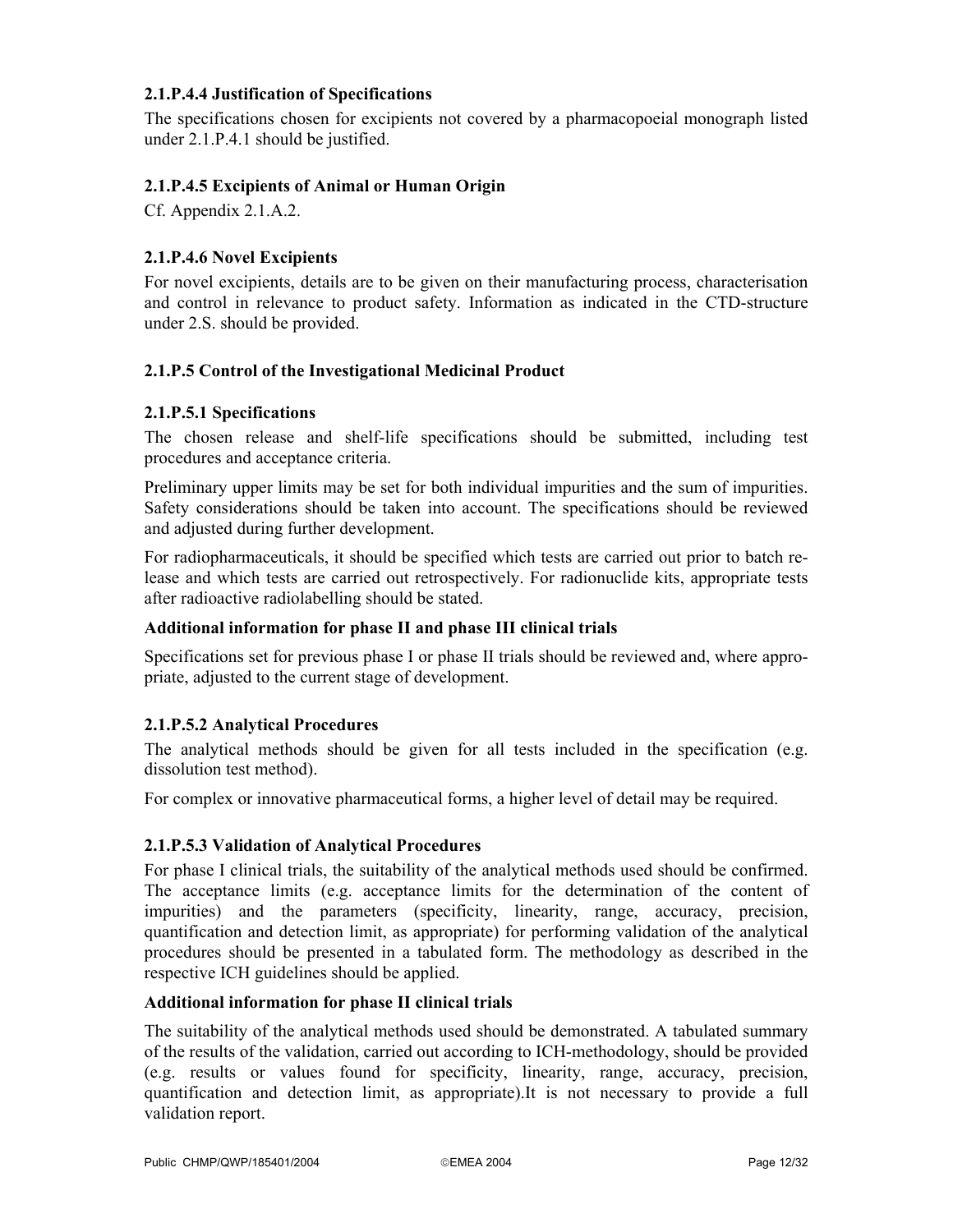## **Additional information for phase III clinical trials**

In addition to the information to be provided for phase II clinical trials, a full validation report should be held available and should be submitted upon request.

## **2.1.P.5.4 Batch Analyses**

Results or certificates of analysis for batches representative for the IMP to be used in the clinical study should be provided.

The batch number, batch size, manufacturing site, manufacturing date, control methods, acceptance criteria and the test results should be listed (c.f.: attachment 1 of ENTR/CT1 "batch analysis and impurities").

## **2.1.P.5.5 Characterisation of Impurities**

The characterisation of impurities should be documented, if additional impurities not covered by section 2.1.S.3.2. are observed in the IMP.

## **2.1.P.5.6 Justification of Specification(s)**

For IMPs in phase I clinical trials, it will be sufficient to briefly justify the specifications for impurities. Toxicological justification should be given, where appropriate.

## **Additional information for phase II and phase III clinical trials**

The choice of specifications should be briefly justified. Changes compared to previous specifications should be explained. Toxicological justification should be given, where appropriate.

### **2.1.P.6 Reference Standards or Materials**

The parameters for characterisation of the primary reference standard should be submitted, where applicable.

In addition, where applicable, data on the establishment of the working standards for assay and impurities, used for testing the batches described in section 2.1.P.5.4 - Batch Analyses – should be provided.

Section 2.1.S.5 - Reference Standards or Materials - may be referred to where applicable.

#### **2.1.P.7 Container Closure System**

The intended packaging for the IMP to be used in the clinical trial as well as that for solvents and diluents, where applicable, should be stated. If non-compendial materials are used, a description and specifications should be provided.

#### **2.1.P.8 Stability**

The shelf life of the product should preferably cover the anticipated duration of the clinical trial. Extrapolation may be used, provided that stability studies are conducted in parallel to the clinical trial and throughout its entire duration. A respective stability commitment should be given, where applicable.

For preparations intended for multiple applications after reconstitution, dilution or mixing, inuse stability data should be presented. These studies are not required if the preparation is to be used immediately after opening or reconstitution and if it can be justified that no negative influence on the quality of the preparation through instabilities is to be expected.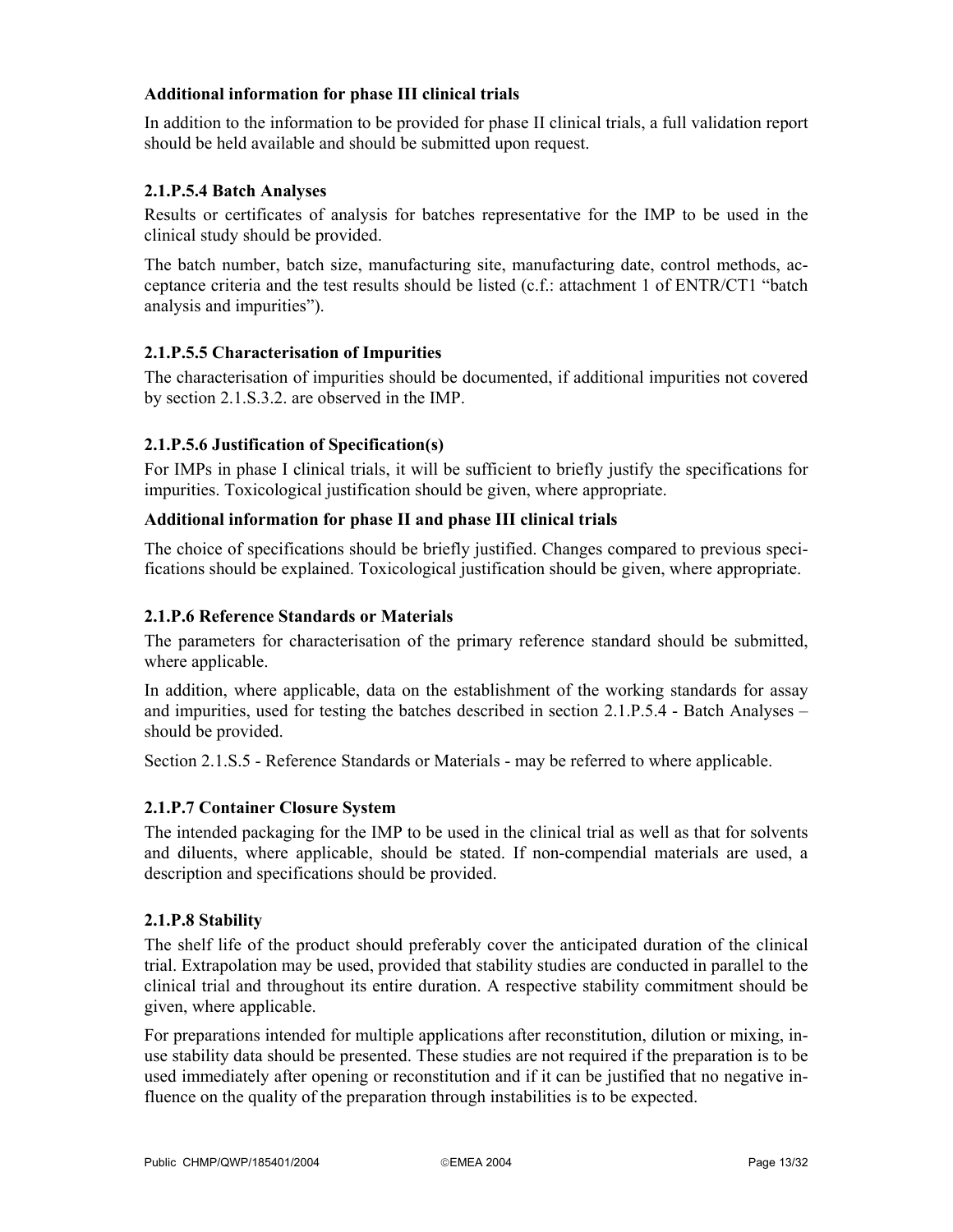For radiopharmaceuticals, the time of calibration should be specified, since the stability also depends on the half-life of the radioactive isotope.

## **Information for phase I clinical trials**

For phase I clinical trials, it should be confirmed that an ongoing stability program will be carried out with the relevant batch(es) and that, prior to the start of the clinical trial, at least studies under accelerated and long-term storage conditions will have been initiated. Where available, the results from these studies should be summarised in a tabulated form. Any supportive data from development studies should be summarised in a tabular overview. An evaluation of the available data and justification of the proposed shelf-life to be assigned to the IMP in the clinical study should be provided

## **Additional information for phase II and phase III clinical trials**

The available stability data should be presented in a tabulated form. An evaluation of the available data and justification of the proposed shelf-life to be assigned to the IMP in the clinical study should be provided. Data should include results from studies under accelerated and long-term storage conditions.

## **3. INFORMATION ON THE CHEMICAL AND PHARMACEUTICAL QUALITY OF AUTHORISED MODIFIED COMPARATOR PRODUCTS IN CLINICAL TRIALS**

In preparing supplies for clinical trials, applicants often modify or process medicinal products which have already been authorised in order to use them as comparator products in blinded studies.

As the marketing authorisation holder (MAH) of a comparator product is only responsible for the unchanged product in its designated and authorised packaging, there is a need to ensure that the quality of the product is not negatively affected by the modifications performed by the applicant or sponsor of the clinical trial, with special emphasis on the biopharmaceutical properties.

## **2.1.P MODIFIED COMPARATOR PRODUCT**

## **2.1.P.1 Description and Composition**

In the case of any modification of the authorised product other than repackaging, the complete quantitative composition of the preparation should be specified. All substances should be listed with reference to pharmacopoeial or in-house monographs. For the authorised product itself, reference to the name and marketing authorisation (MA) number will suffice, including a copy of the SPC/PIL.

### **2.1.P.2 Pharmaceutical Development**

The modifications carried out on the authorised comparator product should be described and their influence on the quality of the product discussed. Special focus should be assigned to all parameters relevant for the function, stability and efficacy of the medicinal product, such as in vitro-dissolution and pH-value. It should be demonstrated that these parameters remain comparable to those of the unmodified product.

In case of solid oral dosage forms, comparative dissolution profiles of both original and modified comparator product should be provided to ensure unchanged bio-pharmaceutical properties (c.f. "Note for Guidance on Bioavailability and Bioequivalence, annex II, Dissolution Testing" for demonstrating similarity of dissolution profiles). In those cases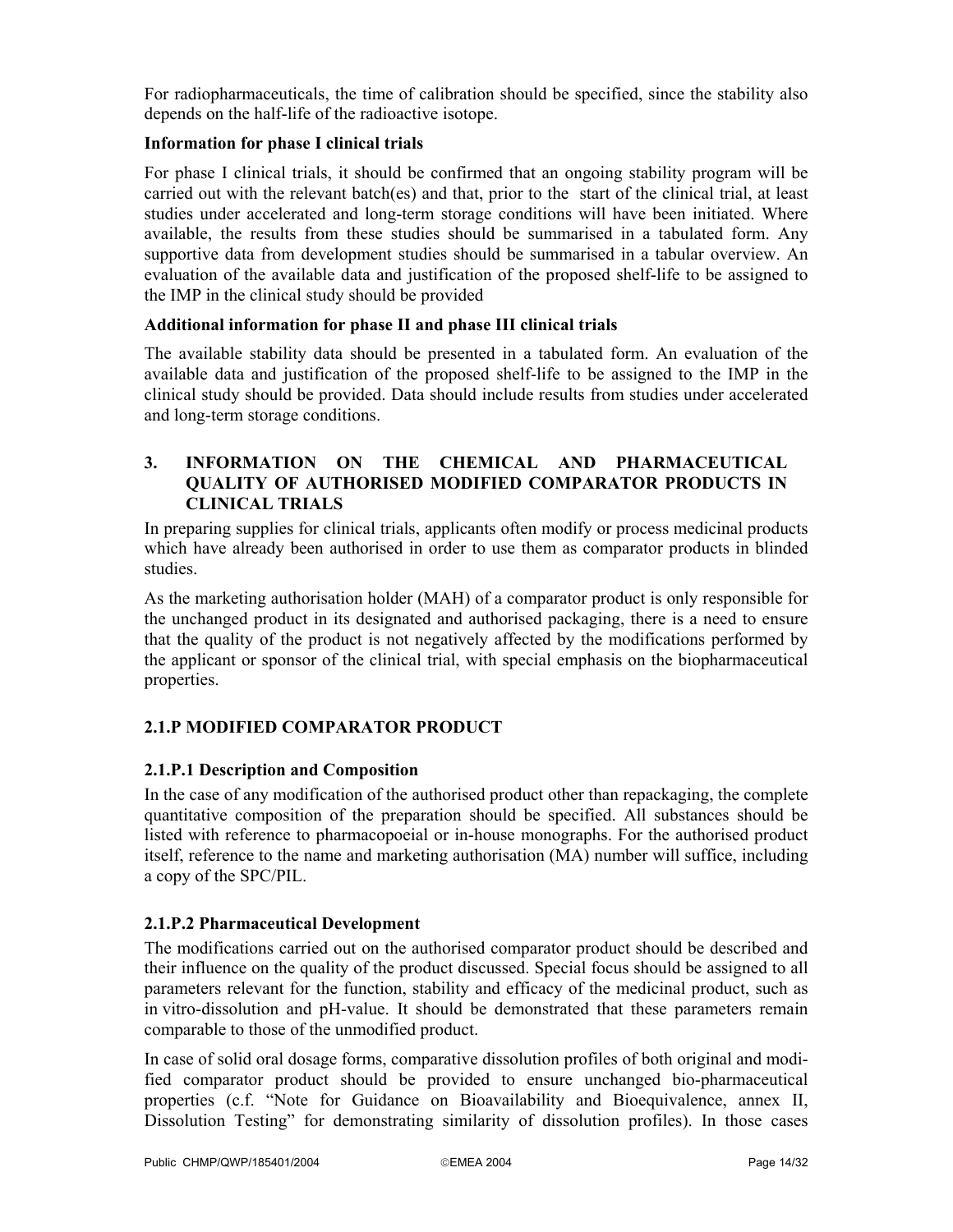where equivalence cannot be established in vitro, additional clinical data to support equivalence may be necessary.

## **2.1.P.3 Manufacture**

## **2.1.P.3.1 Manufacturer(s)**

The name(s) and address(es) of the manufacturing and control site(s) and batch release should be indicated. In case that multiple manufacturers contribute to the manufacture of the IMP, their respective responsibilities need to be clearly stated.

## **2.1.P.3.2 Batch Formula**

The batch formula for the batch intended to be used during the clinical trial should be presented. This does not apply to authorised products which are only re-packaged.

## **2.1.P.3.3 Description of Manufacturing Process and Process Controls**

All steps of the modification of the authorised medicinal product should be described, including in-process controls that are carried out, stating the applied limits.

## **2.1.P.4 Control of Excipients**

All excipients that are used to modify the authorised product should be indicated.

## **2.1.P.4.1 Specifications**

References to the Ph. Eur., the pharmacopoeia of an EU Member State, USP or JP should be indicated. For excipients not described in one of the above pharmacopoeias, the specifications and certificates of analysis should be provided.

#### **2.1.P.4.2 Analytical Procedures**

In cases where reference to a pharmacopoeial monograph listed under 2.1.P.4.1 cannot be made, the analytical methods used should be indicated.

#### **2.1.P.4.5 Excipients of Animal or Human Origin**

Cf. Appendix 2.1.A.2.

#### **2.1.P.5 Control of the Modified Comparator Product**

#### **2.1.P.5.1 Specifications**

The release and shelf-life specification(s) for the modified comparator product, including their justification and pertaining analytical procedures, should be provided. Generally, they should include description and identification of the active substance as well as the control of important pharmaceutical and technological properties, such as dissolution. Depending on the degree of modification of the authorised product, additional quality criteria, e.g. determination of the active substance(s) and impurities/degradants, may need to be tested and specified.

## **2.1.P.5.2 Analytical Procedures**

The analytical methods should be given. For parameters relevant to the performance of the comparator product, e.g. dissolution, the methods should be described.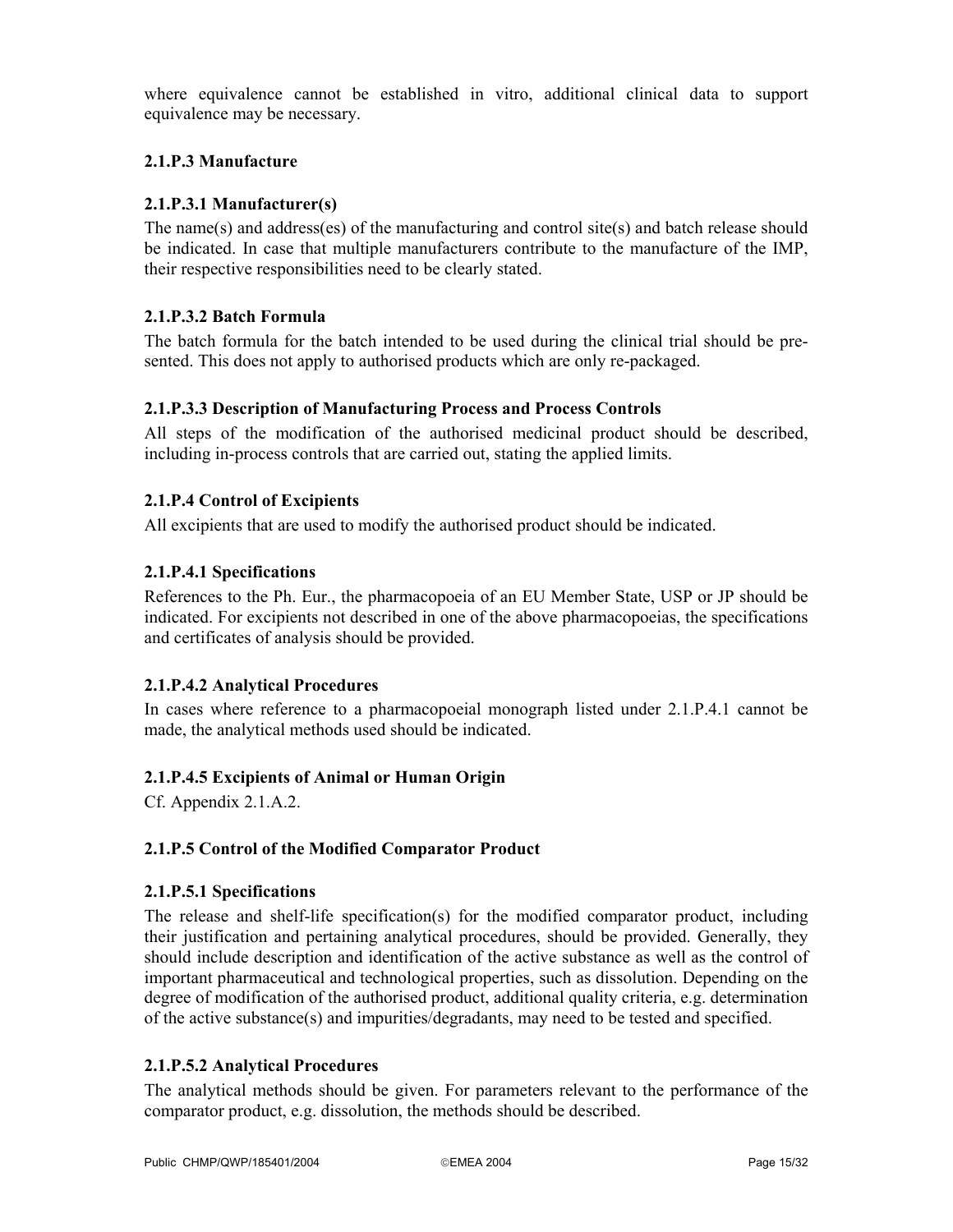## **2.1.P.5.3 Validation of Analytical Procedures**

The suitability of the analytical methods used should be demonstrated. A tabulated summary of the results of validation of the analytical procedures, carried out according to ICH-methodology, should be provided (e.g. results or values found for specificity, linearity, range, accuracy, precision, quantification and detection limit, as appropriate). It is not necessary to provide a full validation report.

## **2.1.P.5.4 Batch Analyses**

Results or certificates of analysis for the modified comparator product to be used in the clinical trial should be provided.

## **2.1.P.5.5 Characterisation of Impurities**

In those cases, where the comparator product has undergone major modification by the sponsor and the original product is not known to be stable under normal conditions, special emphasis should be given to demonstrating that the impurity profile has not changed compared to the original product. For stable comparator products, where a small degree of modification has been undertaken by the sponsor, e.g. where an intact tablet is encapsulated using the ingredients already present in the tablet, justification for not quantifying impurities will suffice. This is not required for authorised products which are only re-packaged.

## **2.1.P.7 Container Closure System**

The type of packaging, material and package size(s) should be specified. If materials other than those authorised are used, a description and specifications should be provided.

#### **2.1.P.8 Stability**

The applicant or sponsor of the clinical trial has to ensure that the modified comparator product is stable for at least the anticipated duration of the clinical trial in which it will be used.

A minimum of stability data on the modified comparator product should be available, depending on the length of the planned clinical trial prior to the start of the clinical trial, in order to allow an assessment of the impact of the modifications on product safety and stability. The available stability data should be presented in a tabulated form. An evaluation of the available data and justification of the proposed shelf-life to be assigned to the IMP in the clinical study should be provided.

In the case of only minor modifications, a justification of the stability over the intended study period may be acceptable

## **4. INFORMATION ON THE CHEMICAL AND PHARMACEUTICAL QUALITY OF AUTHORISED, NON-MODIFIED TEST AND COMPARATOR PRODUCTS IN CLINICAL TRIALS**

For test and comparator products to be used in clinical trials which have already been authorised in the EU/EEA, in one of the ICH-regions or one of the Mutual Recognition Agreement (MRA)-partner countries, it will be sufficient to provide the name of the MAholder and the MA-number as proof for the existence of a MA. For repackaged comparator products, see previous chapter.

Information on the analytical methods needed for at least reduced testing (e.g. identity) should be provided. The relevant analyses, tests or checks necessary to confirm quality as required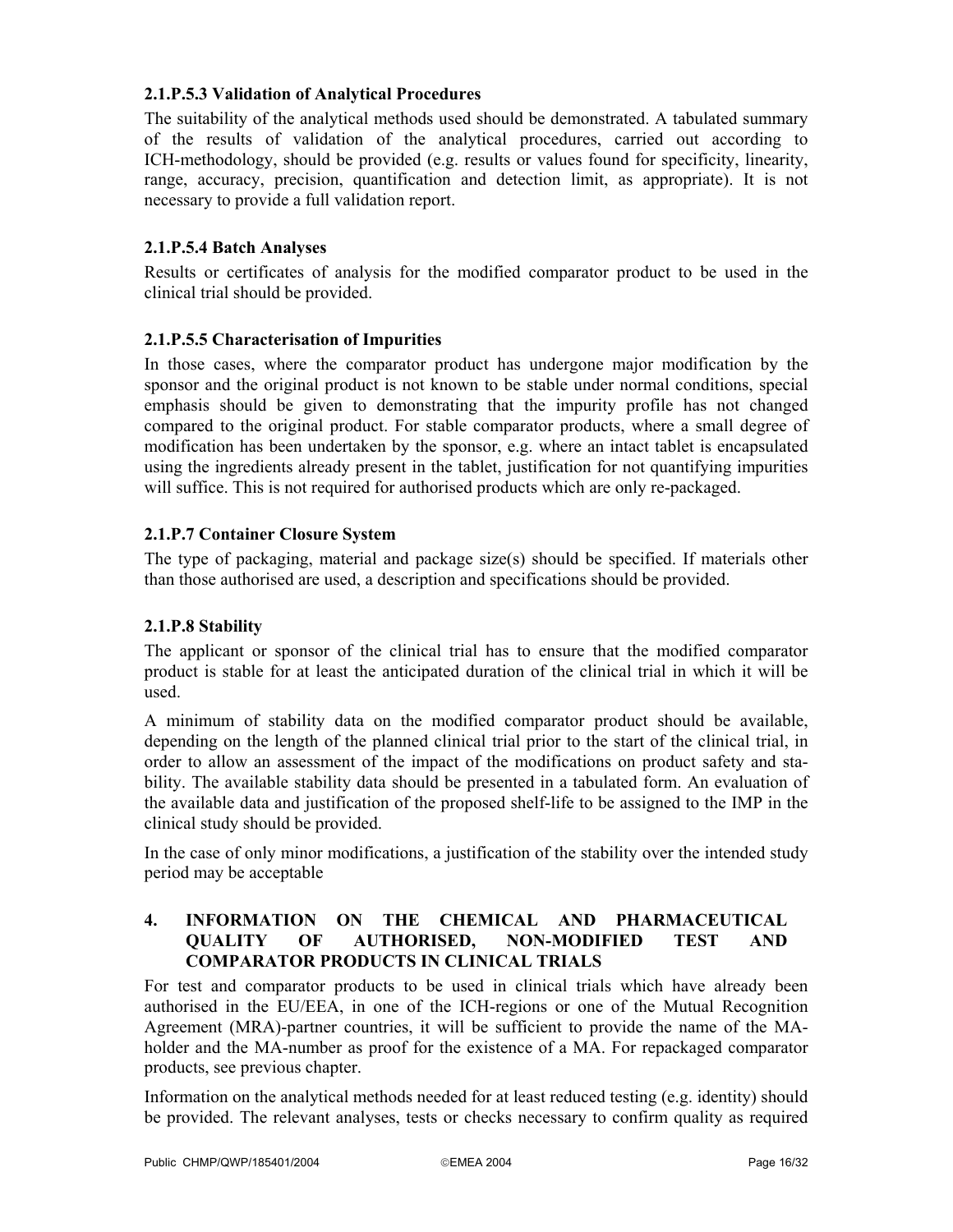by Article 13 3(c) of directive 2001/20/EC shall therefore be based on proof of existence of the equivalent of a marketing authorisation, combined with identity testing.

The applicant or sponsor of the clinical trial has to ensure that the IMP is stable at least for the anticipated duration of the clinical trial in which it will be used. For authorised products, it will be sufficient to state the respective expiry date assigned by the manufacturer.

For IMPs sourced from outside of the EU/EEA, MRA-partner countries or ICH regions, a full documentation, according to the requirements stated in chapter 2 of this guideline, should be submitted.

## **5. INFORMATION ON THE CHEMICAL AND PHARMACEUTICAL QUALITY OF INVESTIGATIONAL MEDICINAL PRODUCTS IN GENERIC BIO-EQUIVALENCE STUDIES (CHEMICAL SUBSTANCES)**

IMPs to be used in generic bio-equivalence studies supporting EU-licensing activities should meet Ph. Eur. requirements.

## **2.1.S DRUG SUBSTANCE**

#### **2.1.S.1 General information**

#### **2.1.S.1.1 Nomenclature**

Information concerning the nomenclature of the active substance (e.g. proposed INN-name, compendial name, chemical name, code, other names, if any) should be given.

#### **2.1.S.1.2 Structure**

The structural formula should be presented.

#### **2.1.S.1.3 General Properties**

The main physicochemical and other relevant properties of the active substance should be indicated.

#### **2.1.S.2 Manufacture**

#### **2.1.S.2.1 Manufacturer(s)**

The name(s) and address(es) of the manufacturer(s) as well as the site of production, quality control and batch release, if deviating, should be indicated. If appropriate, the name(s) and address(es) of the importer(s) should be indicated.

#### **2.1.S.2.2 Description of Manufacturing Process and Process Controls**

For substances which comply with a monograph of the Ph. Eur., the pharmacopoeia of an EU Member State, or, in the absence of such a monograph, USP or JP, no further details are required.

In cases where reference to a pharmacopoeial monograph listed above cannot be made, a brief summary of the synthesis process, a flow chart of the successive steps including, for each step, the starting materials, intermediates, solvents, catalysts and reagents used should be provided. The stereo-chemical properties of starting materials should be discussed, where applicable.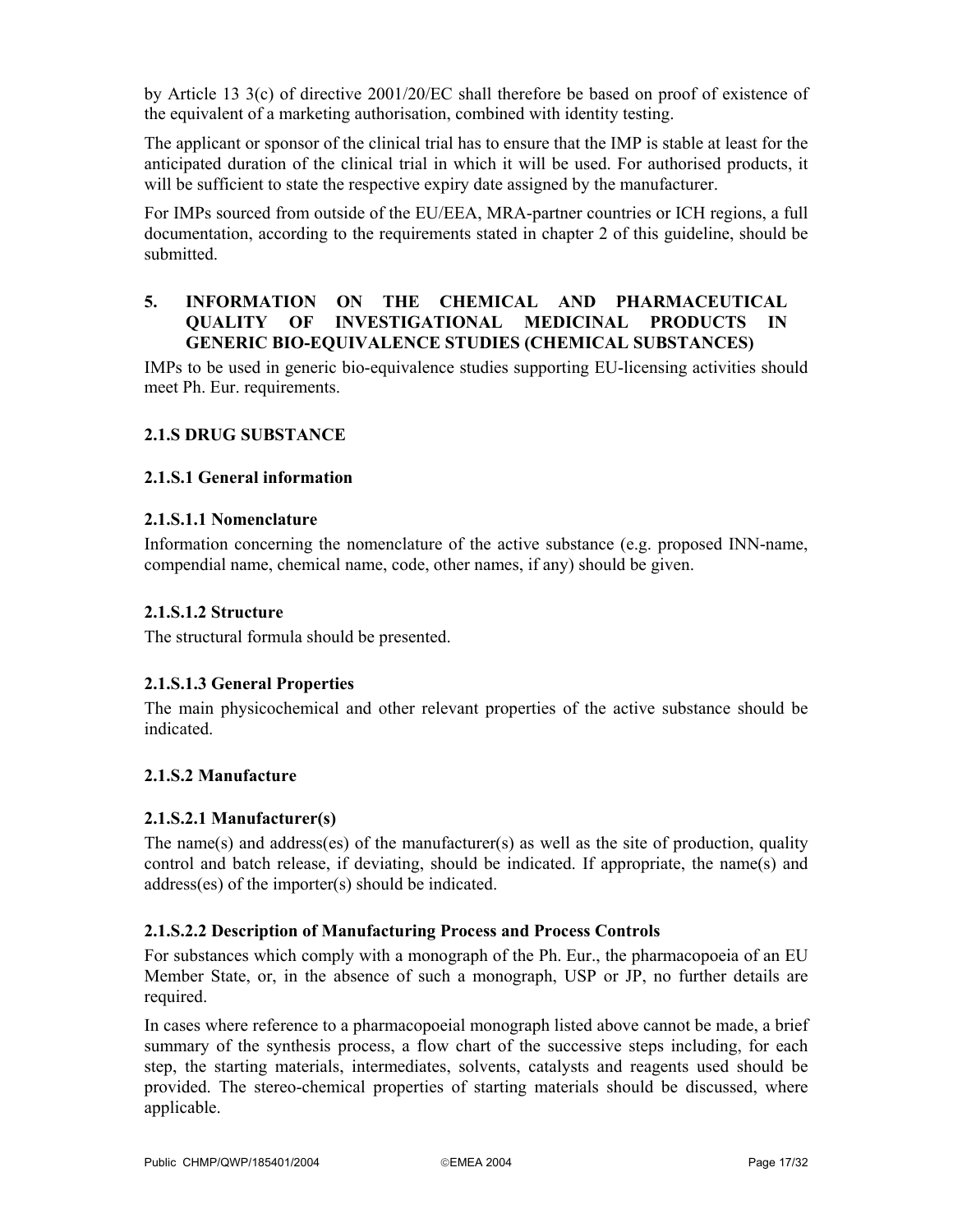## **2.1.S.3 Characterisation**

## **2.1.S.3.2 Impurities**

For substances which comply with a monograph of the Ph. Eur., the pharmacopoeia of an EU Member State, or, in the absence of such a monograph, USP or JP, no further details are required.

In cases where reference to a pharmacopoeial monograph listed above cannot be made, impurities, possible degradation products and residual solvents deriving from the manufacturing process or starting materials relevant to the active substance used for the bio-equivalence study should be stated.

## **2.1.S.4 Control of the Drug Substance**

## **2.1.S.4.1 Specifications**

The microbiological quality of active substances used in aseptically manufactured products should be specified.

For substances which comply with a monograph of the Ph. Eur., the pharmacopoeia of an EU Member State, or, in the absence of such a monograph, USP or JP, no further details are required.

In cases where reference to a pharmacopoeial monograph listed above cannot be made, specifications, tests used as well as the acceptance criteria should be specified for the batch(es) of the active substance(s) intended for use in the bio-quivalence study.

### **2.1.S.4.2 Analytical Procedures**

For substances for which reference to a pharmacopoeial monograph listed under S.1.S.4.1 of this chapter cannot be made, the analytical methods used for the active substance (e.g. reverse-phase-HPLC, potentiometric titration, head-space-GC, etc.) should be provided.

#### **2.1.S.4.3 Validation of Analytical Procedures**

For substances for which reference to a pharmacopoeial monograph listed under S.1.S.4.1 of this chapter cannot be made, the suitability of the analytical methods used should be demonstrated. A tabulated summary of the results of ICH-conforming validation of the analytical procedures should be provided (e.g. values found for repeatability, limit of quantification etc.). A full validation report should be held available for submission upon request.

#### **2.1.S.4.4 Batch Analyses**

Certificates of analyses for the batch(es) intended for use in the planned bio-equivalence study, should be supplied. The batch number, batch size, manufacturing site, manufacturing date, control methods, acceptance criteria and test results should be listed.

#### **2.1.S.4.5 Justification of Specifications**

For substances for which reference to a pharmacopoeial monograph listed under S.1.S.4.1 of this chapter cannot be made, it will be sufficient to provide a brief justification of the specifications of impurities.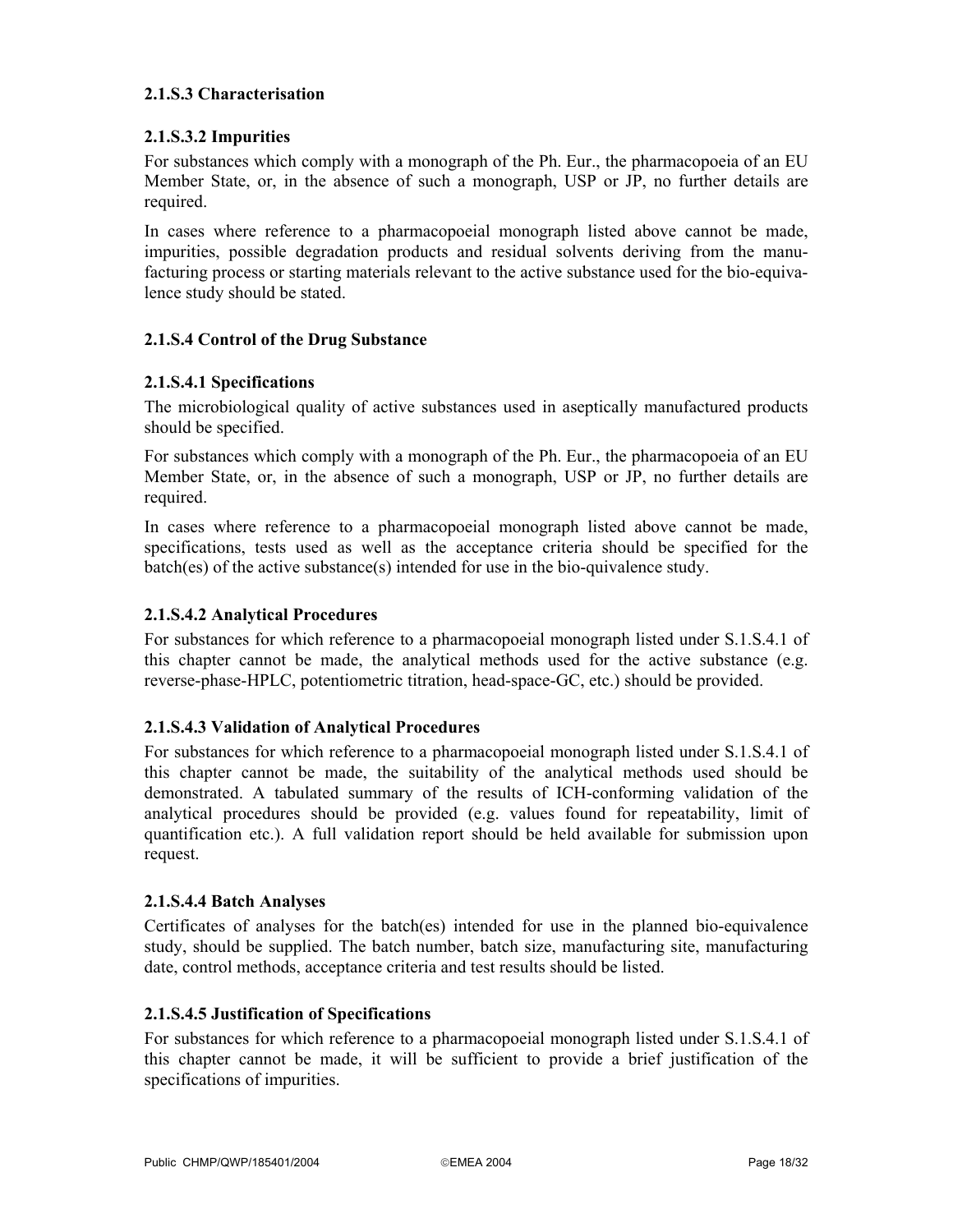## **2.1.S.5 Reference Standards or Materials**

For substances for which reference to a pharmacopoeial monograph listed under S.1.S.4.1 of this chapter cannot be made, the parameters characterising the batch of active substance established as primary reference standards should be presented.

Information on how working standards for the determination of assay and impurities are generally established should be submitted.

#### **2.1.S.6 Container Closure System**

The primary packaging material used for the active substance should be stated.

#### **2.1.S.7 Stability**

The available stability data should be provided in a tabulated form.

#### **2.1.P INVESTIGATIONAL MEDICINAL PRODUCT UNDER TEST**

#### **2.1.P.1 Description and Composition**

The qualitative and quantitative composition of the IMP should be stated.

#### **2.1.P.2 Pharmaceutical Development**

A brief narrative description of the dosage form should be provided.

#### **2.1.P.3 Manufacture**

#### **2.1.P.3.1 Manufacturer(s)**

The name(s) and address(es)of the manufacturing and control site(s) should be indicated. In case multiple manufacturers contribute to the manufacture of the IMP, their respective responsibilities in the manufacturing chain should be clearly indicated.

#### **2.1.P.3.2 Batch Formula**

The batch formula for the batch to be used in the planned bio-equivalence study should be presented.

#### **2.1.P.3.3 Description of Manufacturing Process and Process Controls**

A flow chart of the successive steps, including the components used for each step, should be provided. In addition, a brief narrative description of the manufacturing process should be included.

#### **2.1.P.3.4 Control of Critical Steps and Intermediates**

Critical manufacturing steps should be identified, their control as well as possible intermediates should be stated.

#### **2.1.P.3.5 Process Validation and/or Evaluation**

Data are not required at this stage, except for non-standard sterilisation processes not described in the Ph. Eur. In this case, the critical manufacturing steps, the validation of the manufacturing process as well as the applied in process controls should be described.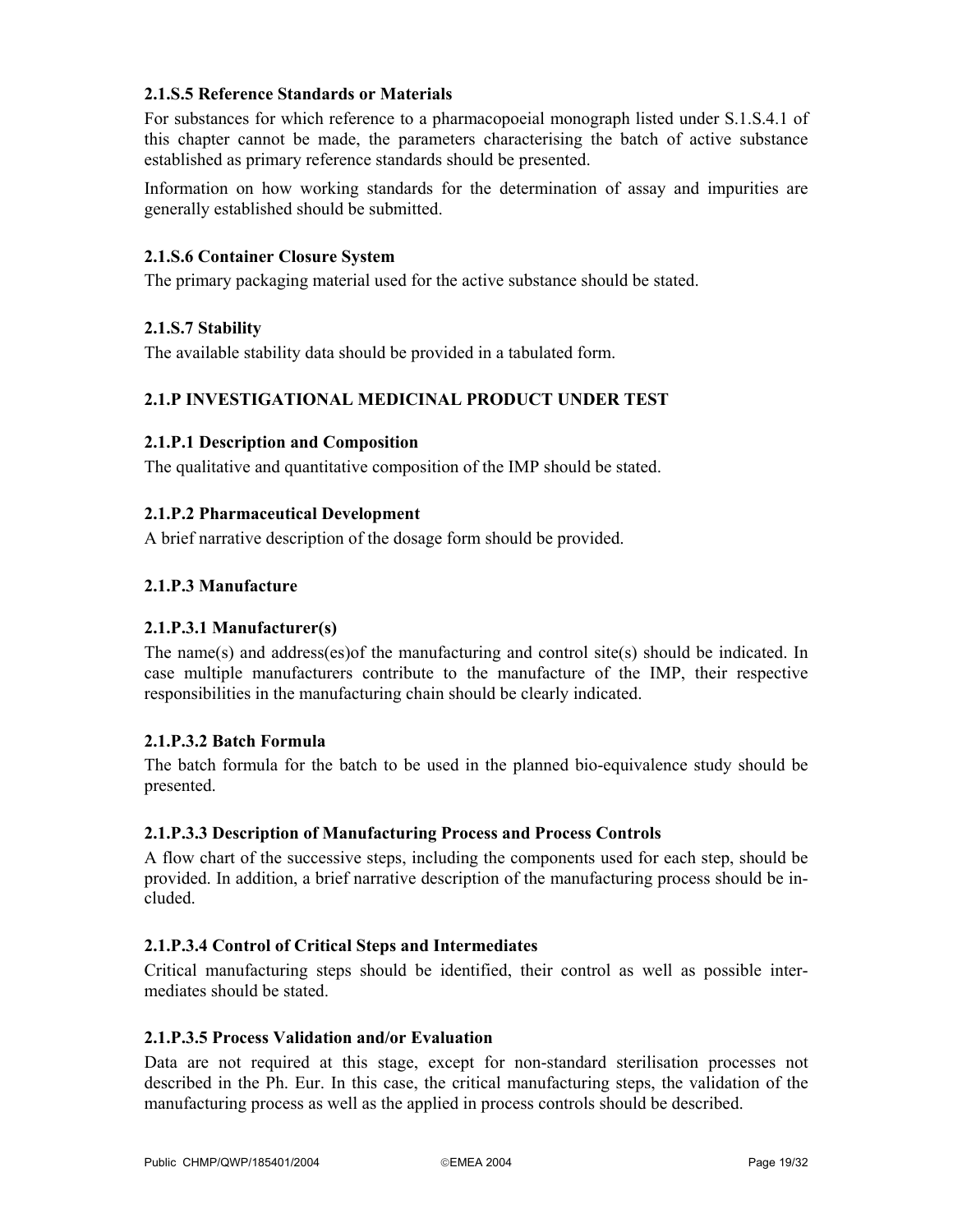## **2.1.P.4 Control of Excipients**

## **2.1.P.4.1 Specifications**

References to the Ph. Eur., the pharmacopoeia of an EU Member State, or, in the absence of such a monograph, USP or JP, should be indicated. For excipients not described in one of the above pharmacopoeias, the specifications should be provided.

## **2.1.P.4.2 Analytical procedures**

In cases where reference to a pharmacopoeial monograph listed under 2.1.P.4.1 cannot be made, the analytical methods used should be indicated.

## **2.1.P.4.5 Excipients of Animal or Human Origin**

C. f. Appendix 2.1.A.2.

## **2.1.P.4.6 Novel Excipients**

For novel excipients, details on the manufacturing process, characterisation and control as well as concerning product safety are to be provided. Information as indicated in the CTDstructure under 2.S. should be provided.

## **2.1.P.5 Control of the Investigational Medicinal Product**

## **2.1.P.5.1 Specifications**

The chosen release and shelf-life specifications should be submitted, including test procedures and acceptance criteria.

## **2.1.P.5.2 Analytical Procedures**

The analytical methods should be given. For parameters relevant to the performance of the comparator product, e.g. dissolution, the methods should be described.

## **2.1.P.5.3 Validation of Analytical Procedures**

The validation of the analytical procedures should be performed in accordance with the respective ICH guidelines. A tabulated summary of the validation results should be provided. A full validation report should be held available for submission upon request.

## **2.1.P.5.4 Batch Analyses**

Certificates of analysis for the batch(es) intended to be used in the planned bio-equivalence study should be provided.

The batch number, batch size, manufacturing site, manufacturing date, control methods, where applicable importing site, acceptance criteria, the test results, batch release site, location of reference and witness samples used should be listed as well as the batch number of the active substance used and the date of analysis.

## **2.1.P.5.5 Characterisation of Impurities**

Impurities should be documented if they differ from the description in section 2.1.S.3.2. of this chapter.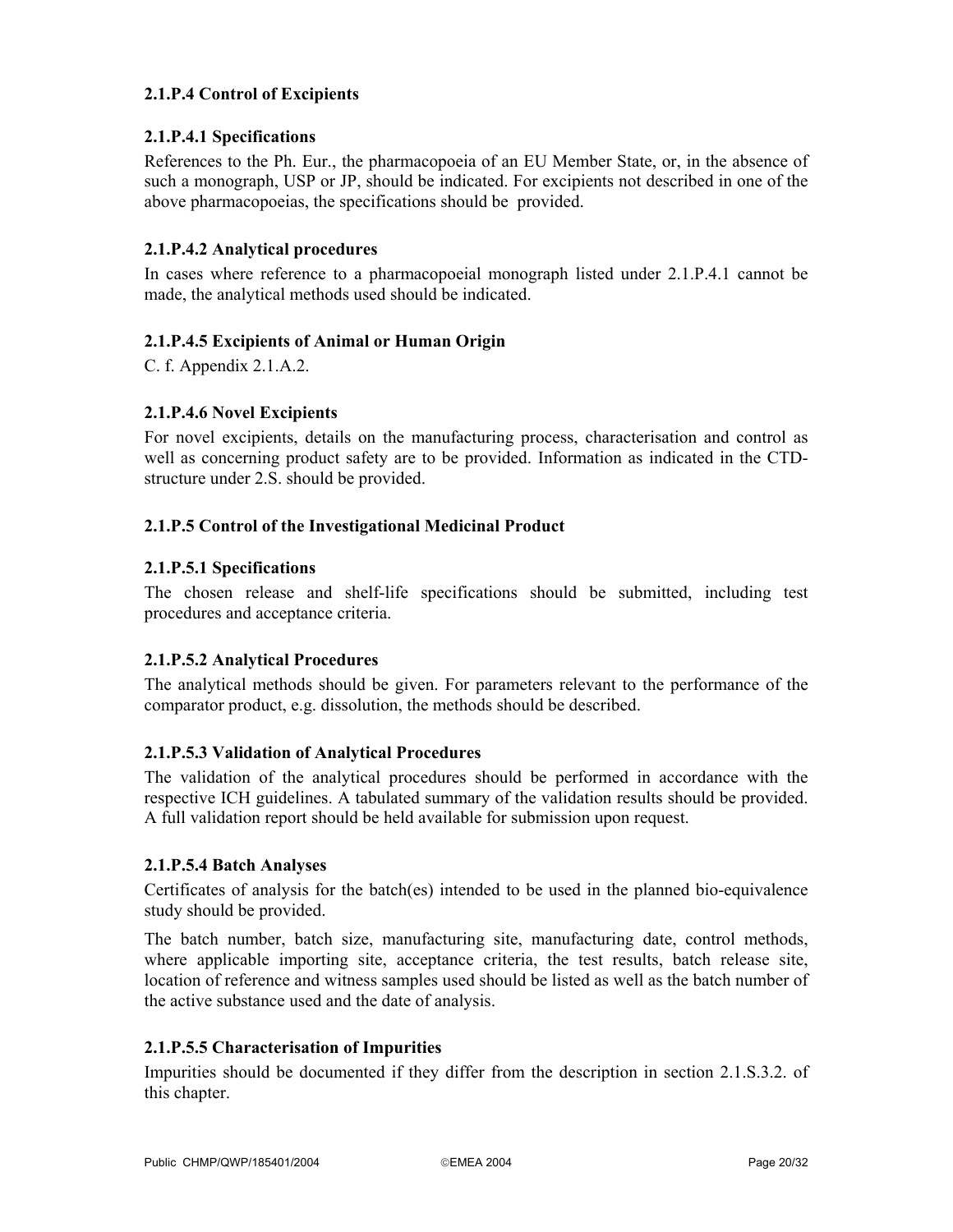## **2.1.P.5.6 Justification of Specification(s)**

The choice of specifications should be briefly justified.

### **2.1.P.6 Reference Standards or Materials**

The parameters for characterisation of the primary reference standard should be submitted, if no compendial reference standard is available.

Data on the establishment of the working standards for assay and impurities, used for testing the batches described in section 2.1.P.5.4 - Batch Analyses – of this chapter should be provided.

Section 2.1.S.5 - Reference Standards or Materials - of this chapter may be referred to, where applicable.

## **2.1.P.7 Container Closure System**

The packaging to be used for the IMP in the clinical trial should be stated.

## **2.1.P.8 Stability**

The available stability data should be presented in a tabulated form. An evaluation of the available data and justification of the proposed shelf-life to be assigned to the IMP in the bioequivalence study should be provided. Data should at least include results from studies under accelerated and long-term storage conditions.

## **6. APPENDICES**

#### **2.1.A.2 Adventitious Agents Safety Evaluation**

All materials of human or animal origin used in the manufacturing process of both drug substance and drug product, or such materials coming into contact with drug substance or drug product during the manufacturing process, should be identified. Information assessing the risk with respect to potential contamination with adventitious agents of human or animal origin should be provided in this section.

## **TSE agents**

Detailed information should be provided on the avoidance and control of transmissible spongiform encephalopathy agents. This information can include, for example, certification and control of the production process, as appropriate for the material, process and agent.

The "Note for Guidance on Minimising the Risk of Transmitting Animal Spongiform Encephalopathy Agents via Human and Veterinary Medicinal Products, EMEA/410/01"in its current version is to be applied.

#### **Viral safety**

Where applicable, information assessing the risk with respect to potential viral contamination should be provided in this section. The risk of introducing viruses into the product and the capacity of the manufacturing process to remove or inactivate viruses should be evaluated.

#### **Other adventitious agents**

Detailed information regarding the other adventitious agents, such as bacteria, mycoplasma, and fungi should be provided in appropriate sections within the core dossier.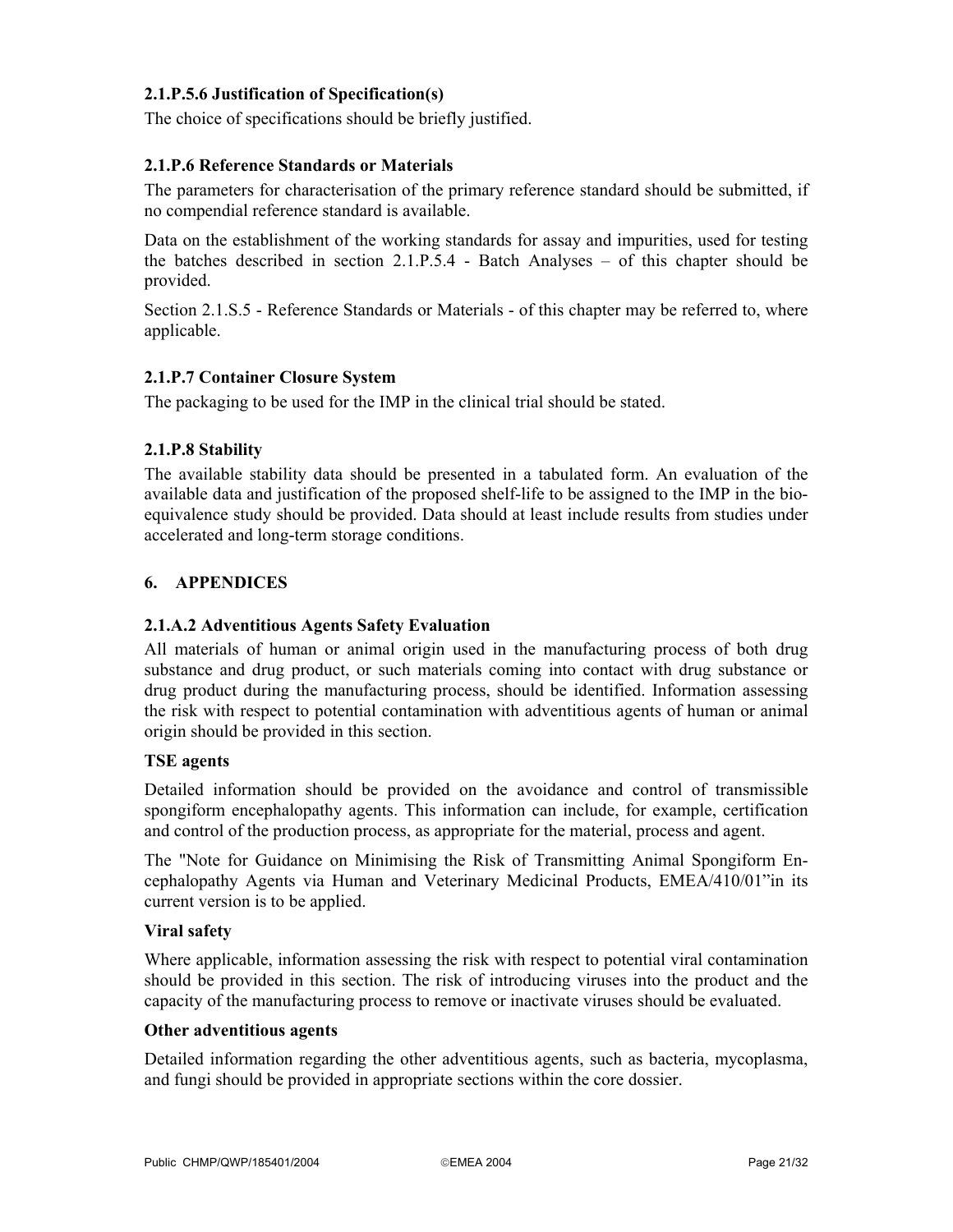## **7. CHANGES TO THE INVESTIGATIONAL MEDICINAL PRODUCT WITH A NEED TO REQUEST A SUBSTANTIAL AMENDMENT TO THE IMPD**

In accordance with Good Manufacturing Practice, a Product Specification File should be maintained for each IMP at the respective site and be continually updated as the development of the product proceeds, ensuring appropriate traceability to the previous versions. Guidance given in this section relates to changes only that need to be notified to the competent authorities and when they should be notified.

The following changes to IMP quality data concerning

- Importation of the medicinal product
- Change of name or code of IMPs
- Immediate packaging material
- Manufacturer(s) of active substance
- Manufacturing process of the active substance
- Specifications of active substance
- Manufacture of the medicinal product
- Specification (release or shelf-life) of the medicinal product
- Specification of excipients where these may affect product performance
- Shelf-life including after first opening and reconstitution
- Major change to the formulation
- Storage conditions
- Test procedures of active substance
- Test procedures of the medicinal product
- Test procedures of non-pharmacopoeial excipients

are only to be regarded as "substantial" where they are likely to have a significant impact on:

- the safety or physical or mental integrity of the patients;
- the scientific values of the trial;
- the conduct or management of the trial;
- the quality or safety of any IMP used in the trial.

The amendments refer to the submitted IMPD. Should the changes be covered by the IMPD as submitted, a notification of a substantial amendment will not be necessary.

When an amendment will become effective with the start of a new clinical trial (e.g. change of name of the IMP, new manufacturing process), the notification will take place with the application for the new trial. Notification of substantial amendments are only necessary for changes in ongoing clinical trials.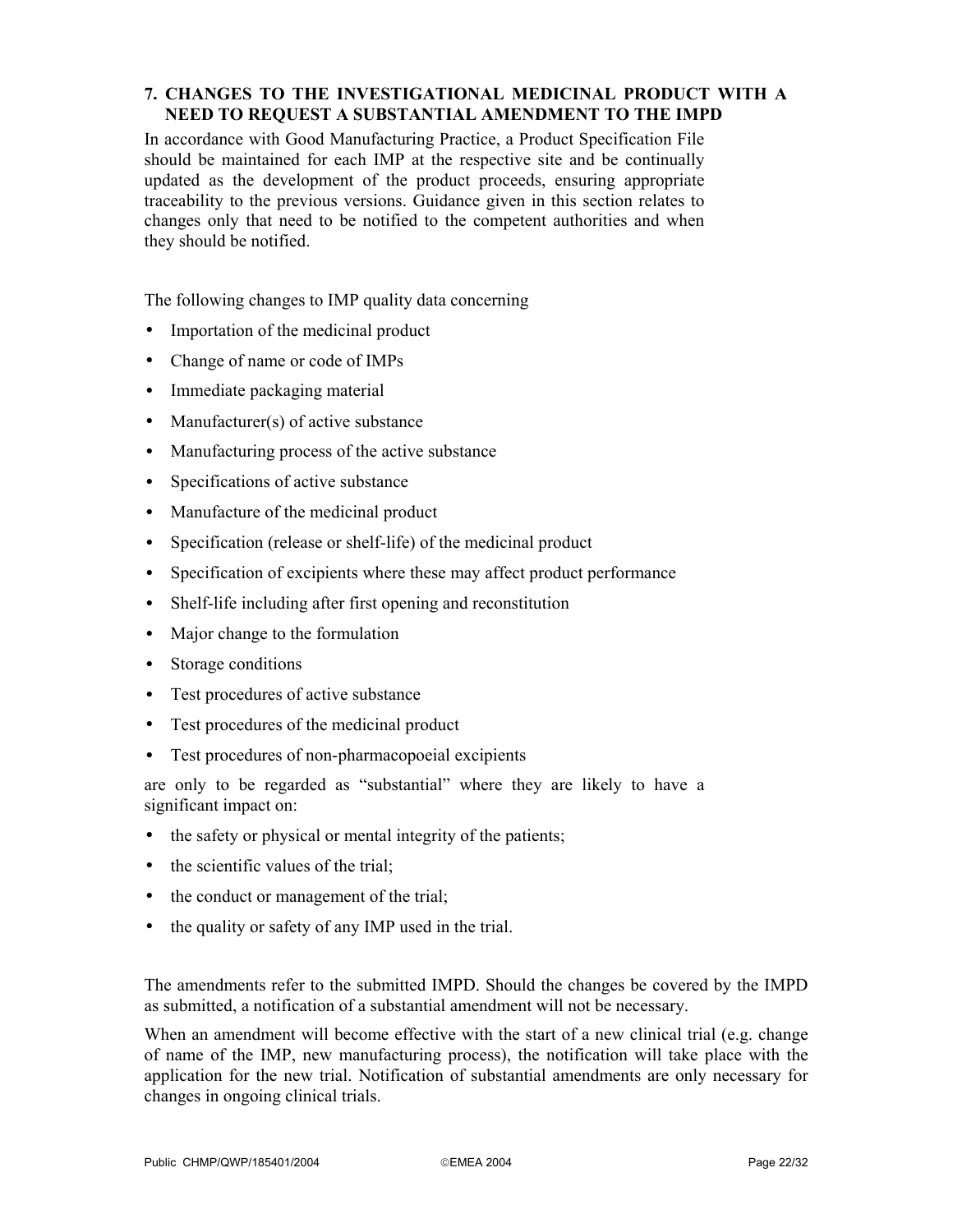In the following table, examples are given for changes in IMPs, containing chemically defined or herbal active substances, which should be notified as substantial amendments, and for changes, where a notification will not be necessary. This list does not claim to be exhaustive. The sponsor should check on a case by case basis if an amendment is to be classified as substantial or not.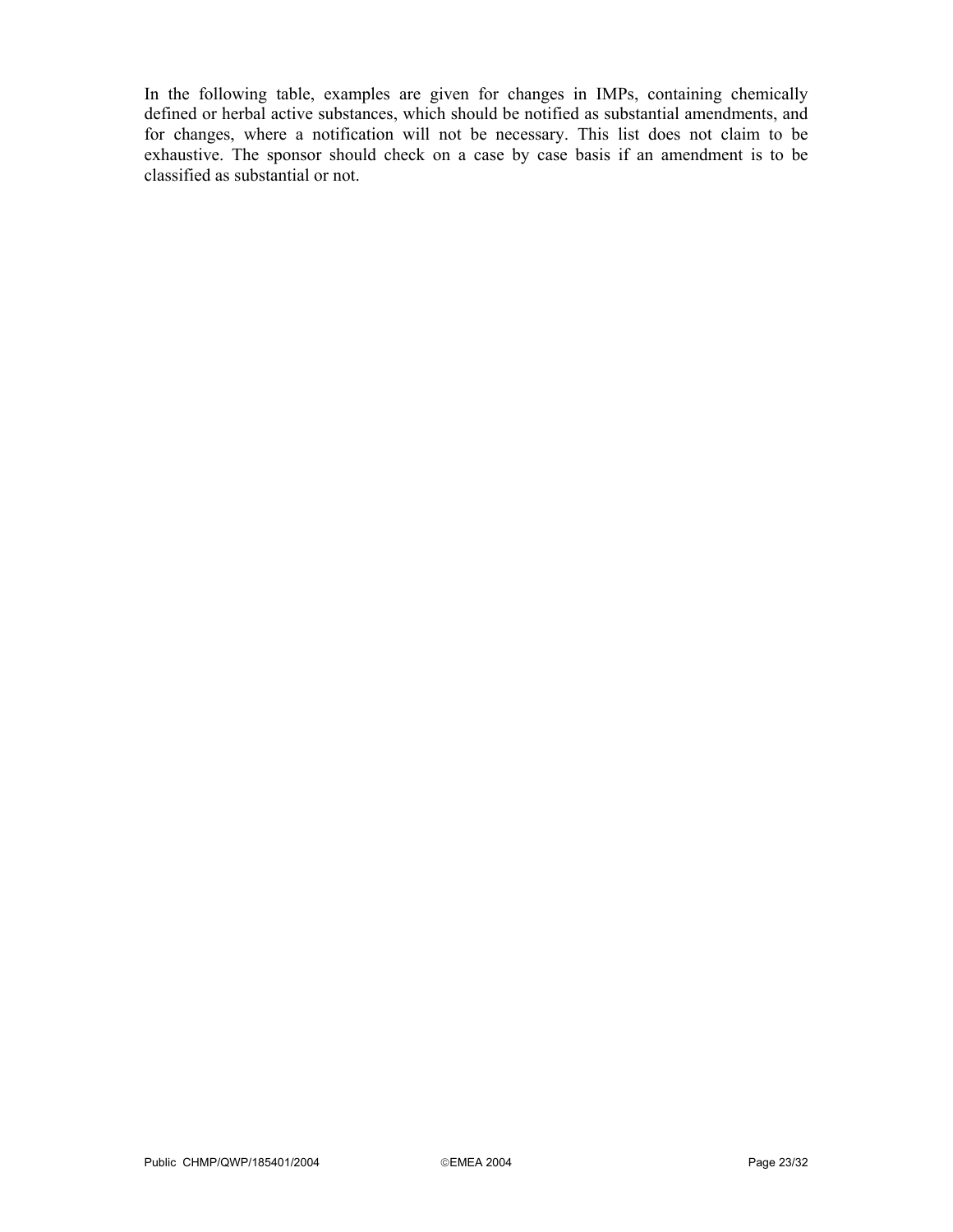| <b>ENTR/CT1</b><br><b>Attachment 5</b>           | <b>Relevance for</b><br>quality /<br>safety? |           | <b>Example</b>                                                                                                                                                          |                                                                                                                                                                                                                                                                                                                                                                    |  |
|--------------------------------------------------|----------------------------------------------|-----------|-------------------------------------------------------------------------------------------------------------------------------------------------------------------------|--------------------------------------------------------------------------------------------------------------------------------------------------------------------------------------------------------------------------------------------------------------------------------------------------------------------------------------------------------------------|--|
| Changes in the quality                           | Yes                                          | Possible  | Notification of a substantial amendment<br>not required                                                                                                                 | Notification of a substantial amendment<br>required                                                                                                                                                                                                                                                                                                                |  |
| Importation of the<br>medicinal product          |                                              |           |                                                                                                                                                                         | Change of the importing site                                                                                                                                                                                                                                                                                                                                       |  |
| Change of name or code<br>of IMPs                |                                              | $\bullet$ |                                                                                                                                                                         | Change from company code to INN or trade<br>name during ongoing study (exchange of the<br>label)                                                                                                                                                                                                                                                                   |  |
| Immediate packaging<br>material                  |                                              | $\bullet$ | Change to a packaging material which is Immediate packaging material<br>given as an alternative in the IMPD (e.g.<br>blister $\rightarrow$ HDPE-bottle)                 |                                                                                                                                                                                                                                                                                                                                                                    |  |
| Manufacturer(s) of active<br>substance           |                                              |           | Alternate sites of manufacture within one Change to a completely new manufacturer<br>company with unchanged specifications                                              |                                                                                                                                                                                                                                                                                                                                                                    |  |
| Manufacturing process of<br>the active substance |                                              |           | Change in the synthesis of an early step (prior<br>to GMP Starting Material)<br>Modifications of the process<br>parameters<br>(same process, same reagents)<br>Scale-Up | different route of synthesis (final steps)<br>Additional or new impurity <sup>1</sup><br>Extension of the acceptance limits<br>Changes in the physicochemical properties with<br>influence on the quality of the IMP (e.g. particle<br>size distribution, polymorphism etc.)<br>Change in the manufacturing process of a herbal<br>substance or herbal preparation |  |

 $1$  \* Extensions in the limits of single impurities should be toxicologically justified.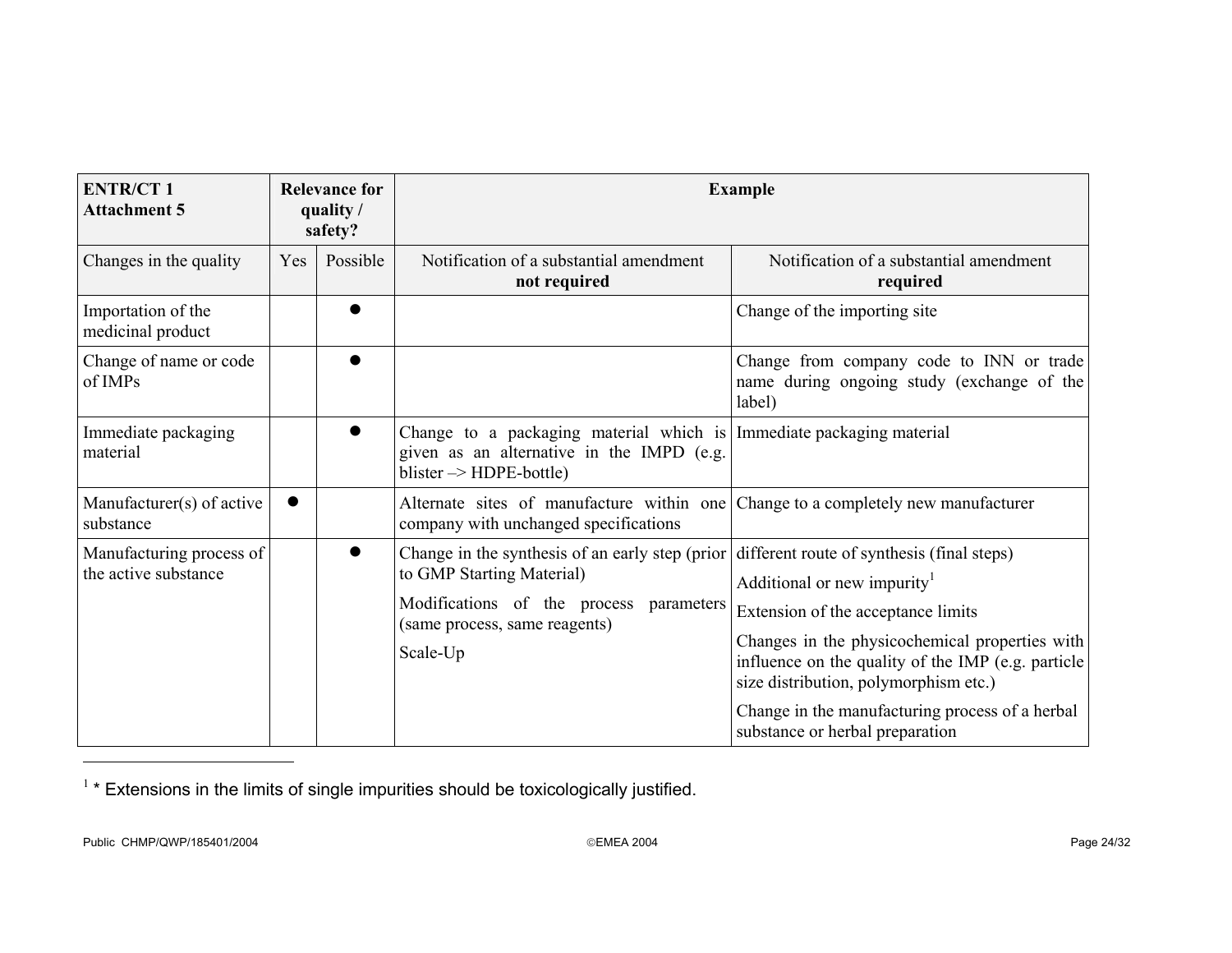| <b>ENTR/CT1</b><br><b>Attachment 5</b>                                           | <b>Relevance for</b><br>quality /<br>safety? |           | <b>Example</b>                                                                                            |                                                                                                                                                                                       |  |
|----------------------------------------------------------------------------------|----------------------------------------------|-----------|-----------------------------------------------------------------------------------------------------------|---------------------------------------------------------------------------------------------------------------------------------------------------------------------------------------|--|
| Changes in the quality                                                           | Yes                                          | Possible  | Notification of a substantial amendment<br>not required                                                   | Notification of a substantial amendment<br>required                                                                                                                                   |  |
| Specifications of active<br>substance                                            |                                              |           |                                                                                                           | Extension of the acceptance limits<br>Deletion of tests                                                                                                                               |  |
| Manufacture of the<br>medicinal product                                          |                                              | $\bullet$ | Modifications of the process parameters<br>(same process)<br>Scale-Up                                     | Significant changes to the manufacturing process<br>(e.g. dry compacting $\rightarrow$ wet granulation,<br>Fluid-bed-<br>conventional<br>granulation<br>$\rightarrow$<br>granulation) |  |
| Specification (release or<br>shelf-life) of the<br>medicinal product             |                                              |           |                                                                                                           | Extension of the acceptance limits with clinical<br>relevance, e.g. Change in the hardness with<br>influence on the disintegration time and/or the in<br>vitro-dissolution            |  |
|                                                                                  |                                              |           |                                                                                                           | Deletion of tests                                                                                                                                                                     |  |
| Specification of<br>excipients, where these<br>may affect product<br>performance |                                              |           |                                                                                                           | e.g. changes in the particle size distribution with<br>influence on the in vitro-dissolution                                                                                          |  |
| Shelf-life including after<br>first opening and<br>reconstitution                |                                              | ●         | storage conditions on the basis of additional conditions<br>data with unchanged shelf-life specifications | Extension of shelf-life, extension of the Reduction of shelf-life, restriction of the storage                                                                                         |  |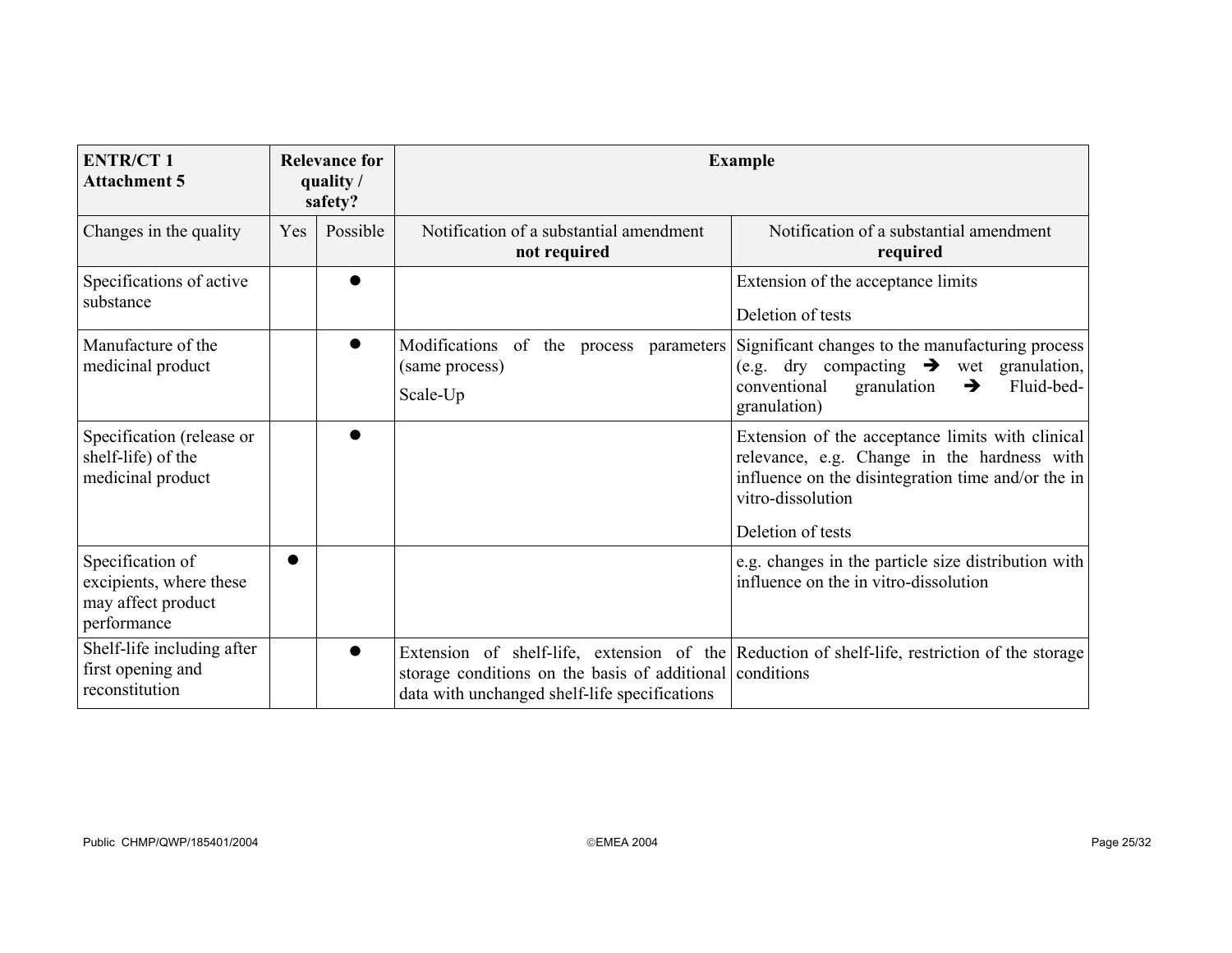| <b>ENTR/CT1</b><br><b>Attachment 5</b>                  |     | <b>Relevance for</b><br>quality /<br>safety? | <b>Example</b>                                                                                           |                                                                                                                                                                                                                                    |  |
|---------------------------------------------------------|-----|----------------------------------------------|----------------------------------------------------------------------------------------------------------|------------------------------------------------------------------------------------------------------------------------------------------------------------------------------------------------------------------------------------|--|
| Changes in the quality                                  | Yes | Possible                                     | Notification of a substantial amendment<br>not required                                                  | Notification of a substantial amendment<br>required                                                                                                                                                                                |  |
| Major change to the<br>formulation                      | ●   |                                              | coating<br>Different form in an IR-tablet                                                                | Qualitatively identical but quantitatively Change in the composition (including exchange<br>different composition of non-functional tablet of excipients to excipients with same functional<br>characteristics, e.g. disintegrant) |  |
| Test<br>procedures<br>of active<br>substance            |     | $\bullet$                                    | the IMPD<br>The new test conditions are validated and lead<br>to comparable or better validation results | Variation of the method already covered by New test methods (e.g. NIR instead of HPLC)                                                                                                                                             |  |
| Test procedures of the<br>medicinal product             |     |                                              |                                                                                                          |                                                                                                                                                                                                                                    |  |
| Test procedures of non-<br>pharmacopoeial<br>excipients |     |                                              |                                                                                                          |                                                                                                                                                                                                                                    |  |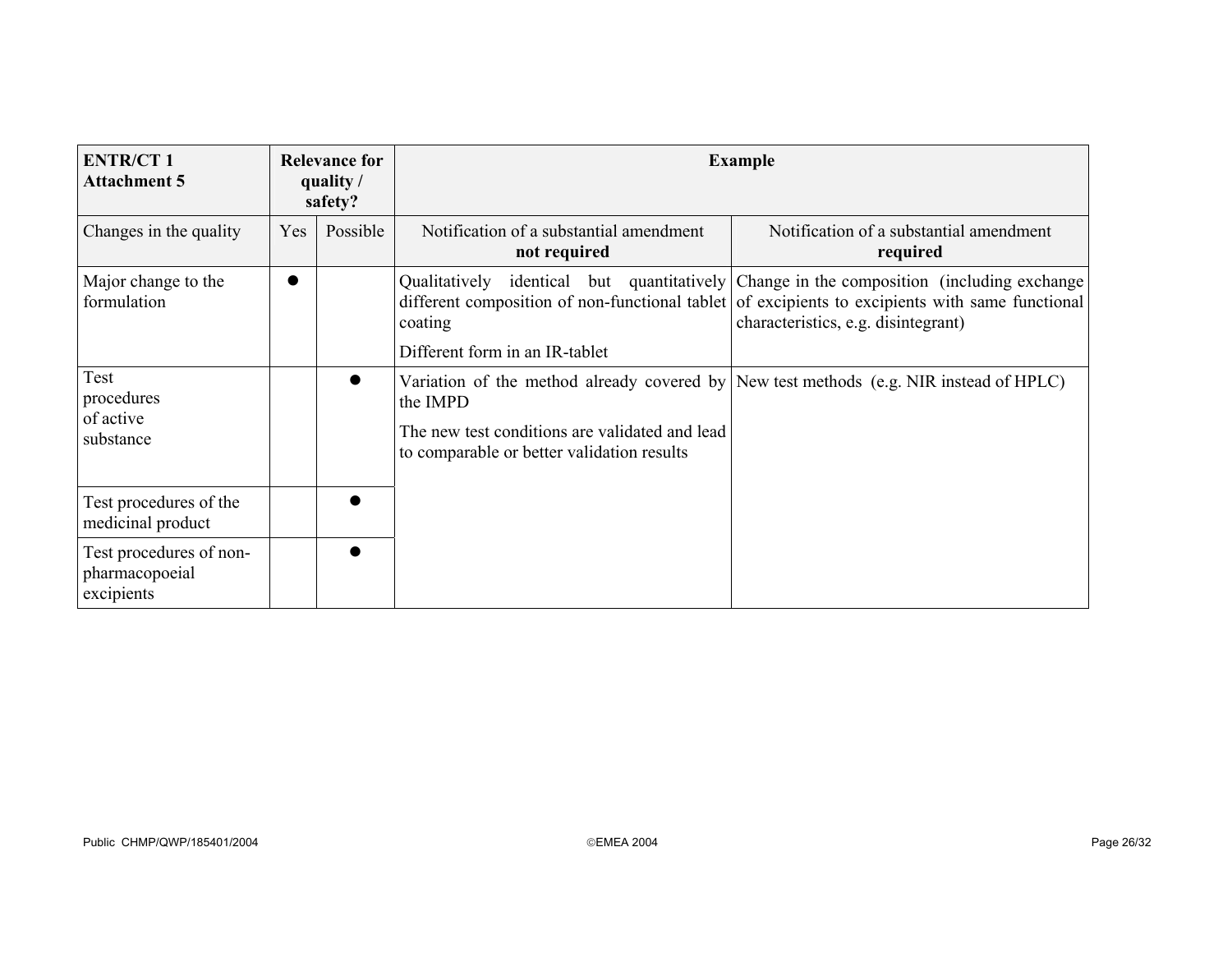## **APPENDIX: GENERAL REQUIREMENTS**

The following table provides general guidance on the information required for the different phases of clinical trials. Details on the specific requirements for the different chapters of the IMPD is given in chapters 2 to 6.

|                                                              | Phase 1                          | <b>Phase 2</b>                   | Phase 3                          |  |  |
|--------------------------------------------------------------|----------------------------------|----------------------------------|----------------------------------|--|--|
| 2.1.S                                                        |                                  |                                  |                                  |  |  |
| <b>Drug Substance</b>                                        |                                  |                                  |                                  |  |  |
| 2.1.S.1 General Information                                  |                                  |                                  |                                  |  |  |
| 2.1.S.1.1                                                    | $\mathbf X$                      | $\mathbf X$                      | $\mathbf X$                      |  |  |
| Nomenclature                                                 |                                  |                                  |                                  |  |  |
| 2.1.S.1.2                                                    | $\mathbf X$                      | $\mathbf X$                      | X                                |  |  |
| Structure                                                    |                                  |                                  |                                  |  |  |
| 2.1.S.1.3                                                    | X                                | X                                | X                                |  |  |
| <b>General Properties</b>                                    |                                  |                                  |                                  |  |  |
| 2.1.S.2 Manufacture                                          |                                  |                                  |                                  |  |  |
| 2.1.S.2.1                                                    | X                                | $\mathbf X$                      | $\mathbf X$                      |  |  |
| Manufacturer(s)                                              |                                  |                                  |                                  |  |  |
| 2.1.S.2.2                                                    | $\overline{X}$                   | $\overline{X}$                   | $\overline{X}$                   |  |  |
| Description of Manufacturing Process and Process<br>Controls | Brief summary and flow<br>chart. | Brief summary and flow<br>chart. | Brief summary and flow<br>chart. |  |  |
| 2.1.S.3 Characterisation                                     |                                  |                                  |                                  |  |  |
| 2.1.S.3.1                                                    | X                                | X                                | $\mathbf X$                      |  |  |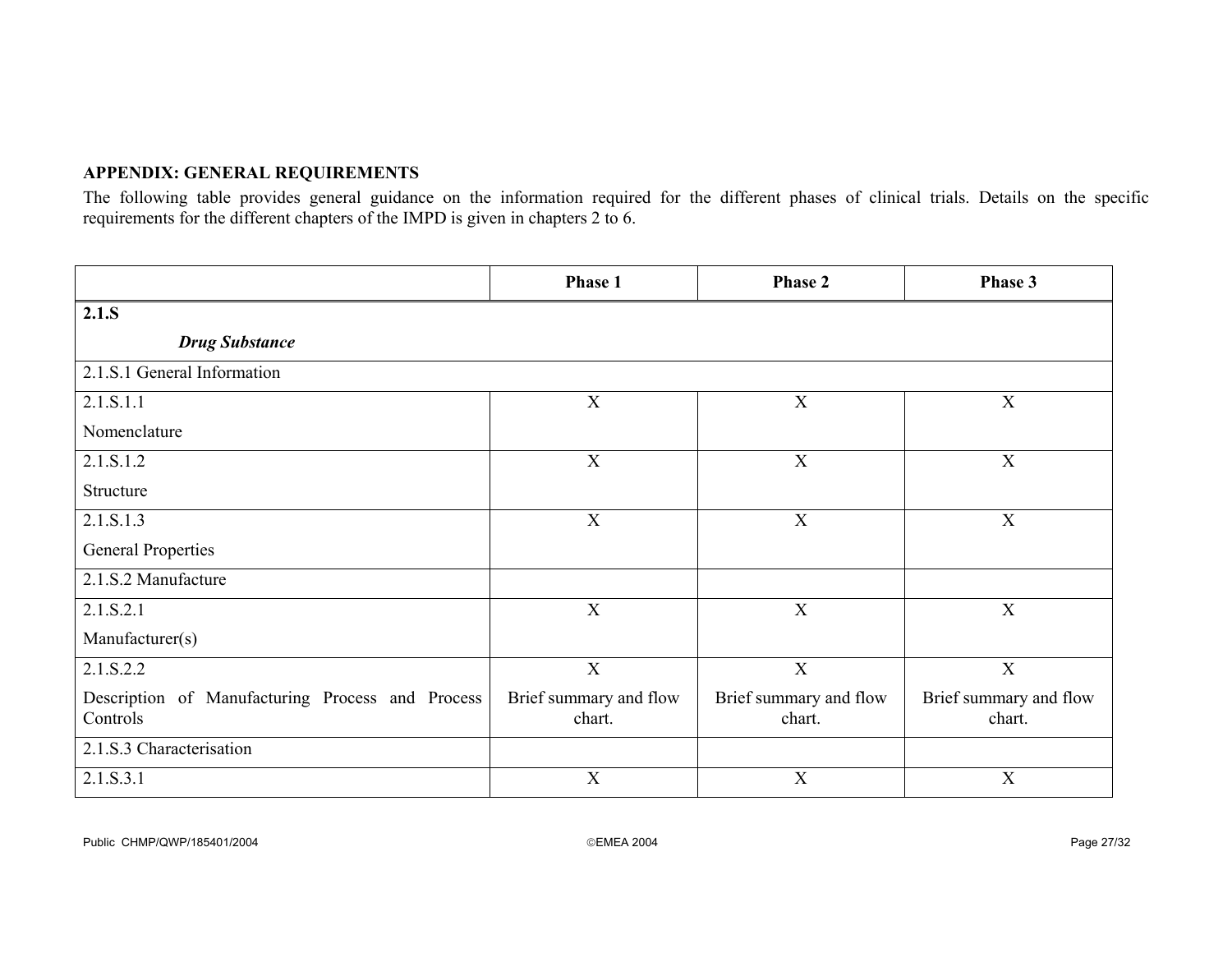|                                                    | Phase 1                                                                                             | <b>Phase 2</b>                                                                                      | Phase 3                                                                                             |
|----------------------------------------------------|-----------------------------------------------------------------------------------------------------|-----------------------------------------------------------------------------------------------------|-----------------------------------------------------------------------------------------------------|
| Elucidation of Structure and other Characteristics |                                                                                                     |                                                                                                     |                                                                                                     |
| 2.1.S.3.2                                          | $\boldsymbol{X}$                                                                                    | $\boldsymbol{\mathrm{X}}$                                                                           | $\mathbf X$                                                                                         |
| Impurities                                         |                                                                                                     |                                                                                                     |                                                                                                     |
| 2.1.S.4 Control of Drug Substance                  |                                                                                                     |                                                                                                     |                                                                                                     |
| 2.1.S.4.1                                          | X                                                                                                   | $\mathbf X$                                                                                         | $\mathbf X$                                                                                         |
| Specification                                      | At least batch results.                                                                             | Preliminary specifications.                                                                         | Specifications.                                                                                     |
| 2.1.S.4.2                                          | $\boldsymbol{X}$                                                                                    | $\boldsymbol{\mathrm{X}}$                                                                           | $\boldsymbol{\mathrm{X}}$                                                                           |
| <b>Analytical Procedures</b>                       | Analytical methods.                                                                                 | Analytical methods.                                                                                 | Analytical methods.                                                                                 |
| 2.1.S.4.3                                          | $\overline{X}$                                                                                      | X                                                                                                   | X                                                                                                   |
| Validation of Analytical Procedures                | Table of acceptance limits<br>for validation.                                                       | Tabulated summary of<br>results.                                                                    | Validation report to be<br>held available.                                                          |
| 2.1.S.4.4                                          | $\boldsymbol{\mathrm{X}}$                                                                           | X                                                                                                   | $\boldsymbol{\mathrm{X}}$                                                                           |
| <b>Batch Analyses</b>                              | All batches used so far.                                                                            | Current batch(es).                                                                                  | Current batch(es).                                                                                  |
| 2.1.S.4.5                                          | X                                                                                                   | X                                                                                                   | $\overline{X}$                                                                                      |
| Justification of Specification                     |                                                                                                     |                                                                                                     |                                                                                                     |
| 2.1.S.5                                            | $\mathbf X$                                                                                         | X                                                                                                   | X                                                                                                   |
| Reference Standards or Materials                   | Limited information on<br>primary reference standard<br>and working standards,<br>where applicable. | Limited information on<br>primary reference standard<br>and working standards,<br>where applicable. | Limited information on<br>primary reference standard<br>and working standards,<br>where applicable. |
| 2.1.S.6                                            | $\mathbf X$                                                                                         | $\boldsymbol{\mathrm{X}}$                                                                           | X                                                                                                   |
| <b>Container Closure System</b>                    | Brief description.                                                                                  | Brief description.                                                                                  | Brief description.                                                                                  |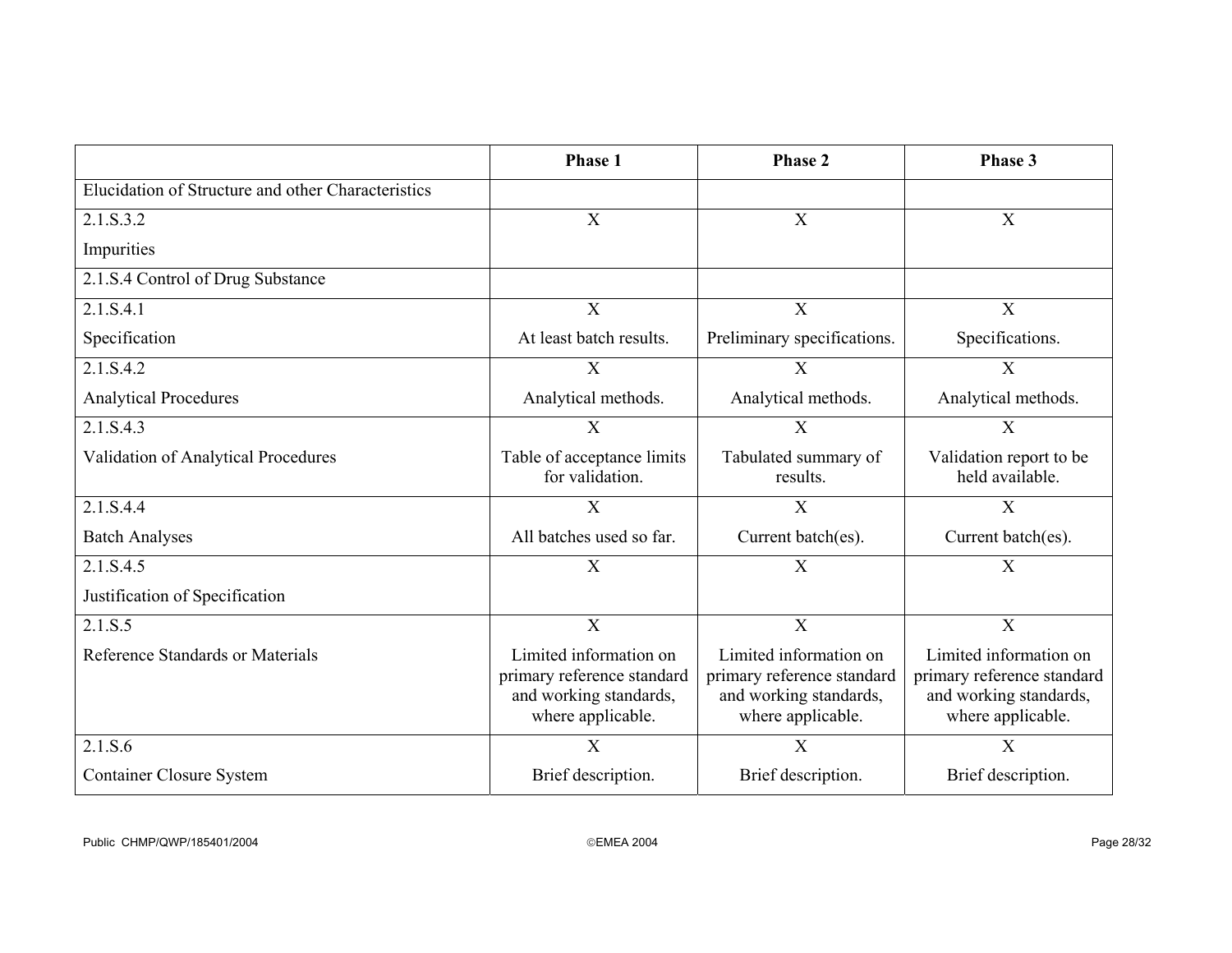|                                                              | Phase 1                                 | Phase 2                                                                                | Phase 3                                                                                |
|--------------------------------------------------------------|-----------------------------------------|----------------------------------------------------------------------------------------|----------------------------------------------------------------------------------------|
| 2.1.S.7                                                      | X                                       | X                                                                                      | X                                                                                      |
| Stability                                                    | Tabulated summary of<br>available data. | Tabulated summary of<br>available data.                                                | Tabulated summary of<br>available data.                                                |
| 2.1.P                                                        |                                         |                                                                                        |                                                                                        |
| <b>Medicinal Product</b>                                     |                                         |                                                                                        |                                                                                        |
| 2.1.P.1                                                      | X                                       | X                                                                                      | $\mathbf X$                                                                            |
| Description and Composition of the Medicinal Product         |                                         |                                                                                        |                                                                                        |
| 2.1.P.2                                                      | $\mathbf X$                             | $\mathbf X$                                                                            | $\mathbf X$                                                                            |
| <b>Pharmaceutical Development</b>                            | Short description, where<br>applicable. | Brief summary, taking into<br>account changes of clinical<br>relevance.                | Summary taking, into<br>account changes of clinical<br>relevance.                      |
| 2.1.P.3 Manufacture                                          |                                         |                                                                                        |                                                                                        |
| 2.1.P.3.1                                                    | X                                       | $\mathbf X$                                                                            | $\mathbf X$                                                                            |
| Manufacturer(s)                                              |                                         |                                                                                        |                                                                                        |
| 2.1.P.3.2                                                    | $\mathbf X$                             | $\mathbf X$                                                                            | $\mathbf X$                                                                            |
| <b>Batch Formula</b>                                         |                                         |                                                                                        |                                                                                        |
| 2.1.P.3.3                                                    | $\overline{X}$                          | $\overline{X}$                                                                         | $\overline{X}$                                                                         |
| Description of Manufacturing Process and Process<br>Controls | Brief description and<br>flowchart.     | Description and flowchart,<br>taking into account<br>changes of clinical<br>relevance. | Description and flowchart,<br>taking into account<br>changes of clinical<br>relevance. |
| 2.1.P.3.4                                                    | $\overline{\mathrm{X}}$                 | X                                                                                      | $\mathbf X$                                                                            |
| Controls of Critical Steps and Intermediates                 | Provide data for non-                   | Provide data for non-                                                                  | Control of critical steps                                                              |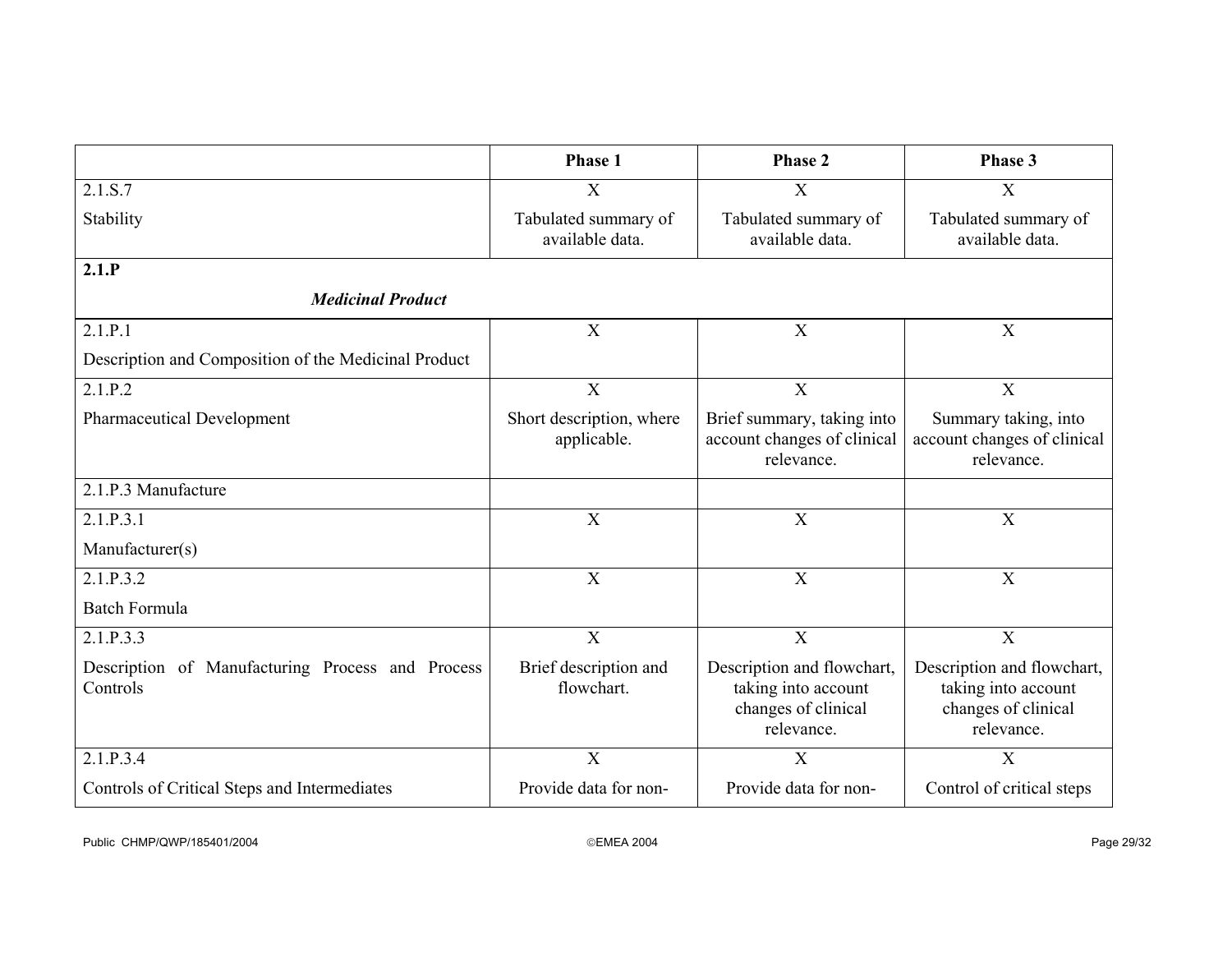|                                             | Phase 1                                                           | <b>Phase 2</b>                                                    | Phase 3                                      |
|---------------------------------------------|-------------------------------------------------------------------|-------------------------------------------------------------------|----------------------------------------------|
|                                             | standard processes and the<br>manufacture of sterile<br>products. | standard processes and the<br>manufacture of sterile<br>products. | and intermediates.                           |
| 2.1.P.3.5 Process Validation and Evaluation | X                                                                 | X                                                                 | $\mathbf{X}$                                 |
|                                             | For non-standard<br>sterilisation processes.                      | For non-standard<br>sterilisation processes.                      | For non-standard<br>sterilisation processes. |
| 2.1.P.4 Control of Excipients               |                                                                   |                                                                   |                                              |
| 2.1.P.4.1                                   | $\mathbf X$                                                       | X                                                                 | $\mathbf X$                                  |
| Specifications                              | If non-compendial                                                 | If non-compendial.                                                | If non-compendial.                           |
| 2.1.P.4.2                                   | $\overline{X}$                                                    | $\overline{X}$                                                    | $\overline{X}$                               |
| <b>Analytical Procedures</b>                | Brief description, if non-<br>compendial.                         | Brief description, if non-<br>compendial.                         | Brief description, if non-<br>compendial.    |
| 2.1.P.4.3                                   |                                                                   |                                                                   |                                              |
| Validation of Analytical Procedures         |                                                                   |                                                                   |                                              |
| 2.1.P.4.4                                   | $\overline{X}$                                                    | $\overline{X}$                                                    | $\mathbf{X}$                                 |
| Justification of Specifications             | If non-compendial.                                                | If non-compendial.                                                | If non-compendial.                           |
| 2.1.P.4.5                                   | $\overline{X}$                                                    | X                                                                 | $\overline{X}$                               |
| Excipients of Human or Animal Origin        | Cf. Appendix 2.1.A.2.                                             | Cf. Appendix 2.1.A.2.                                             | Cf. Appendix 2.1.A.2.                        |
|                                             | $\overline{X}$                                                    | $\overline{X}$                                                    | $\overline{X}$                               |
| 2.1.P.4.6                                   | 2.S.1 applies.                                                    | 2.S.1 applies.                                                    | 2.S.1 applies.                               |
| Novel Excipients                            |                                                                   |                                                                   |                                              |
| 2.1.P.5 Control of Medicinal Product        |                                                                   |                                                                   |                                              |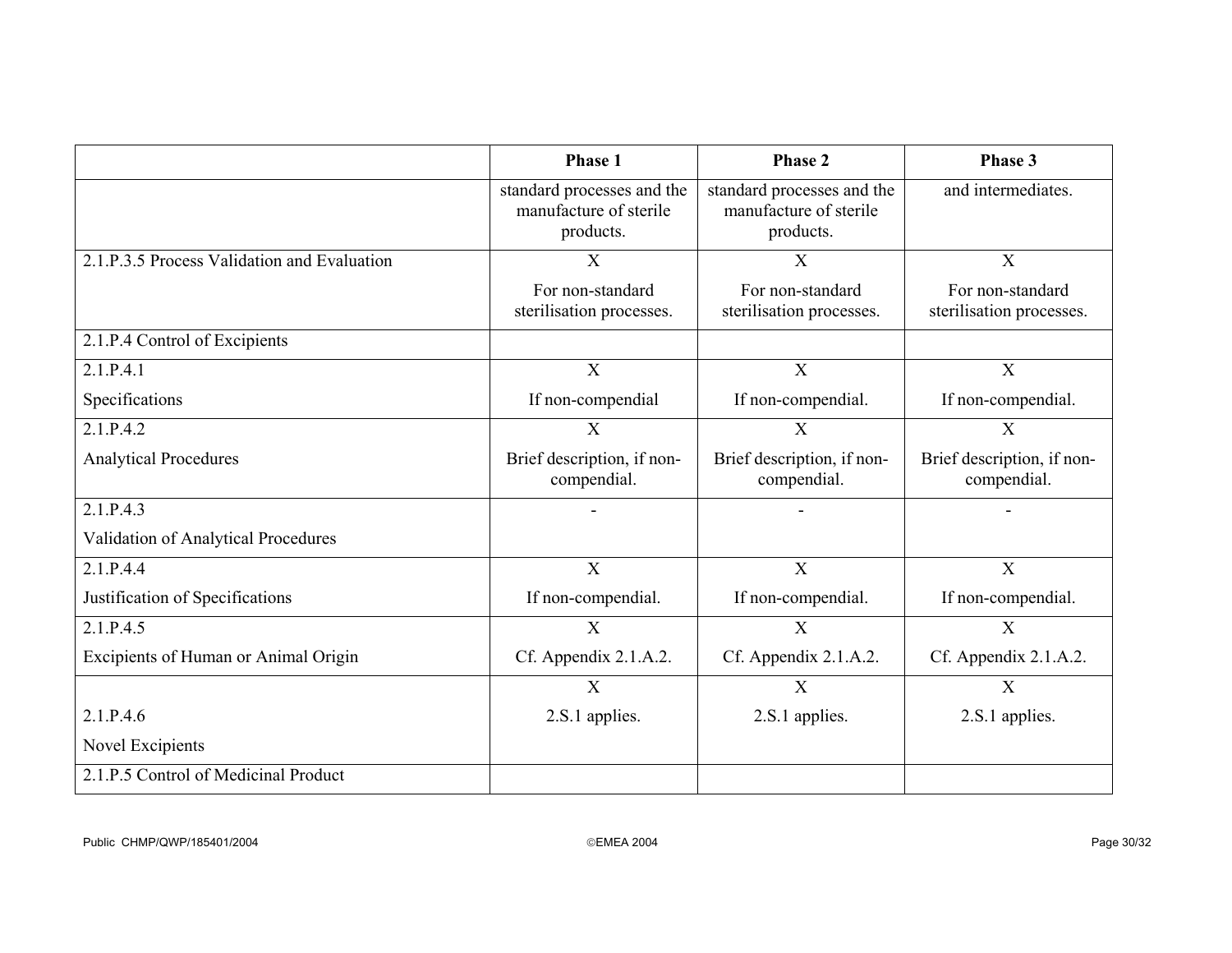|                                     | <b>Phase 1</b>                                                                                      | Phase 2                                                                                             | Phase 3                                                                                             |
|-------------------------------------|-----------------------------------------------------------------------------------------------------|-----------------------------------------------------------------------------------------------------|-----------------------------------------------------------------------------------------------------|
| 2.1.P.5.1                           | X                                                                                                   | X                                                                                                   | X                                                                                                   |
| Specifications                      | At least batch results.                                                                             | Preliminary specifications.                                                                         | Specifications.                                                                                     |
| 2.1.P.5.2                           | $\mathbf X$                                                                                         | X                                                                                                   | X                                                                                                   |
| <b>Analytical Procedures</b>        | Analytical methods.                                                                                 | Analytical methods.                                                                                 | Analytical methods                                                                                  |
| 2.1.P.5.3                           | X                                                                                                   | $\mathbf{X}$                                                                                        | X                                                                                                   |
| Validation of Analytical Procedures | Table of acceptance limits<br>for validation.                                                       | Tabulated summary of<br>results.                                                                    | Validation report to be<br>held available.                                                          |
| 2.1.P.5.4                           | X                                                                                                   | X                                                                                                   | X                                                                                                   |
| <b>Batch Analyses</b>               | Representative batches.                                                                             | Representative batches.                                                                             | Representative batches                                                                              |
| 2.1.P.5.5                           | X                                                                                                   | X                                                                                                   | X                                                                                                   |
| Characterisation of Impurities      | Additional information, if<br>not given in API section.                                             | Additional information, if<br>not given in API section.                                             | Additional information, if<br>not given in API section.                                             |
| 2.1.P.5.6                           | X                                                                                                   | $\mathbf X$                                                                                         | $\mathbf X$                                                                                         |
| Justification of Specification(s)   | Brief justification for<br>impurities.                                                              | Brief justification, taking<br>into account changes of<br>clinical relevance.                       | Brief justification, taking<br>into account changes of<br>clinical relevance.                       |
| 2.1.P.6                             | X                                                                                                   | X                                                                                                   | $\overline{X}$                                                                                      |
| Reference Standards or Materials    | Limited information on<br>primary reference standard<br>and working standards,<br>where applicable. | Limited information on<br>primary reference standard<br>and working standards,<br>where applicable. | Limited information on<br>primary reference standard<br>and working standards,<br>where applicable. |